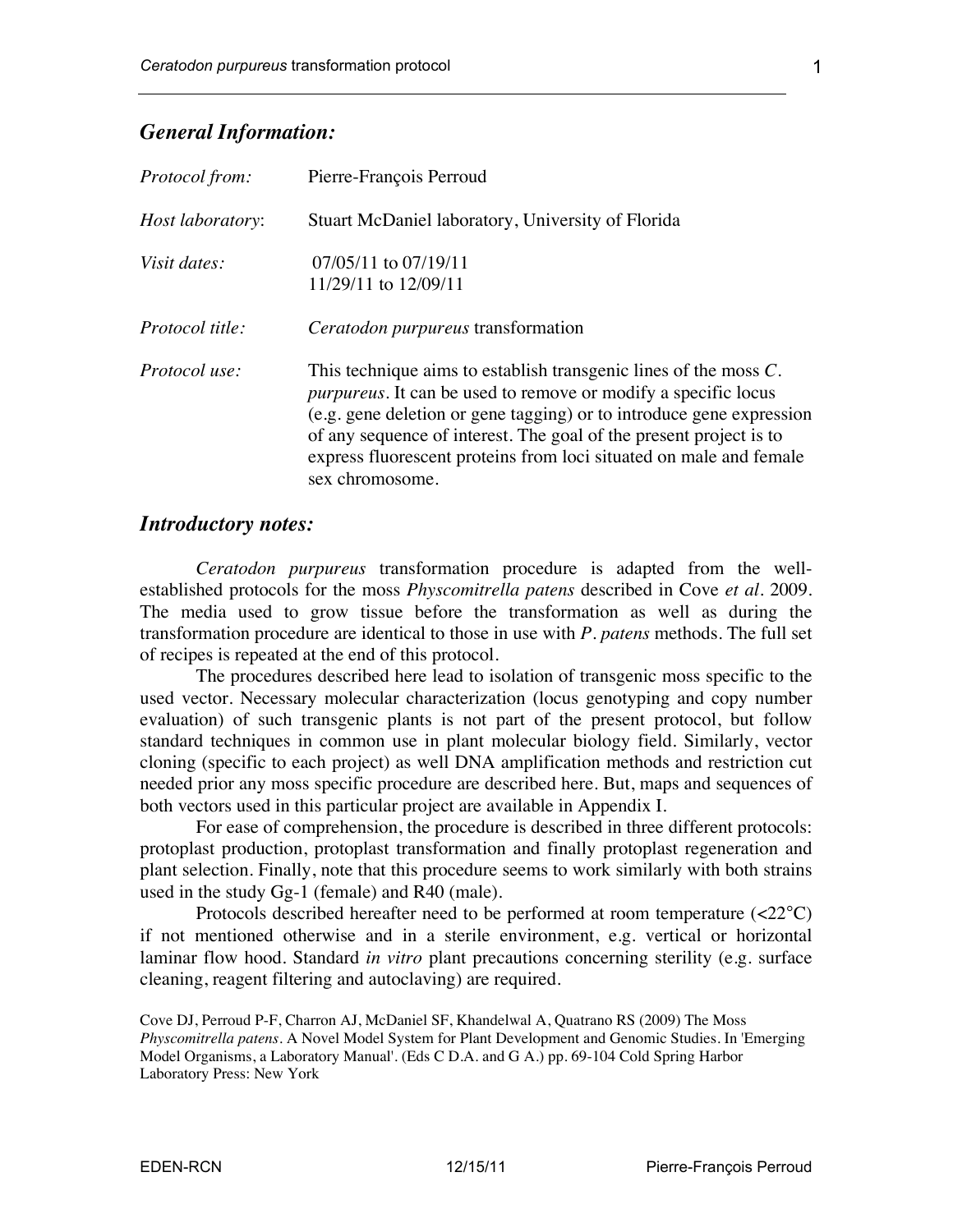# **A.** *C. purpureus* **protoplasts production**

- 1) Harvest and transfer rapidly tissue from four Petri dishes of six-days old moss protonemata grown on BCDA medium into 15 ml of 8.5% mannitol. Do not let the tissue dry.
- 2) Add 5 ml of driselase 2% (for a final driselase concentration of 0.5%) and incubate 45 minutes at room temperature with occasional gentle plate swirling. The suspension should be green after 45 minutes with a rapidly sedimenting colored component, protoplasts.
- 3) Filter the suspension through 100 µm sieve and let incubate at room temperature for 15 minutes.
- 4) Filter the suspension to 30-35 µm sieve and pour the flow-though containing isolated protoplasts into a tube that can withstand low speed centrifugation (e.g. 50 ml conical "Falcon" tube).
- 5) Centrifuge 5 minutes at 250 g to sediment the protoplast.
- 6) At this stage, a dark green pellet should be visible and the supernatant should be brownish (driselase color), not green. Discard the supernatant and resuspend the pellet unto 20 ml of mannitol  $8.5\%$  supplemented with 10 mM CaCl, (wash #1)
- 7) Centrifuge 5 minutes at 250 g to sediment the protoplast.
- 8) At this stage, a dark green pellet should be visible and the supernatant should be mostly clear. Repeat step 6 and 7 (wash #2)
- 9) Resuspend the pellet unto 20 ml of mannitol 8.5% supplemented with 10 mM CaCl<sub>2</sub> and evaluate the protoplast number in suspension using a hemacytometer (Fisher Scientific, USA, Cat. # 0267110).

You have now a suspension with a known number of protoplast that can be used for transformation (see protocol B). Alternatively, they can be plated on PRMB for any regeneration test specific to your interest. Typical protoplast yield is one million protoplasts per Petri dish plate. One single protoplast transformation requires between  $3.5\times10^{5}$  to  $5\times10^{5}$  protoplasts.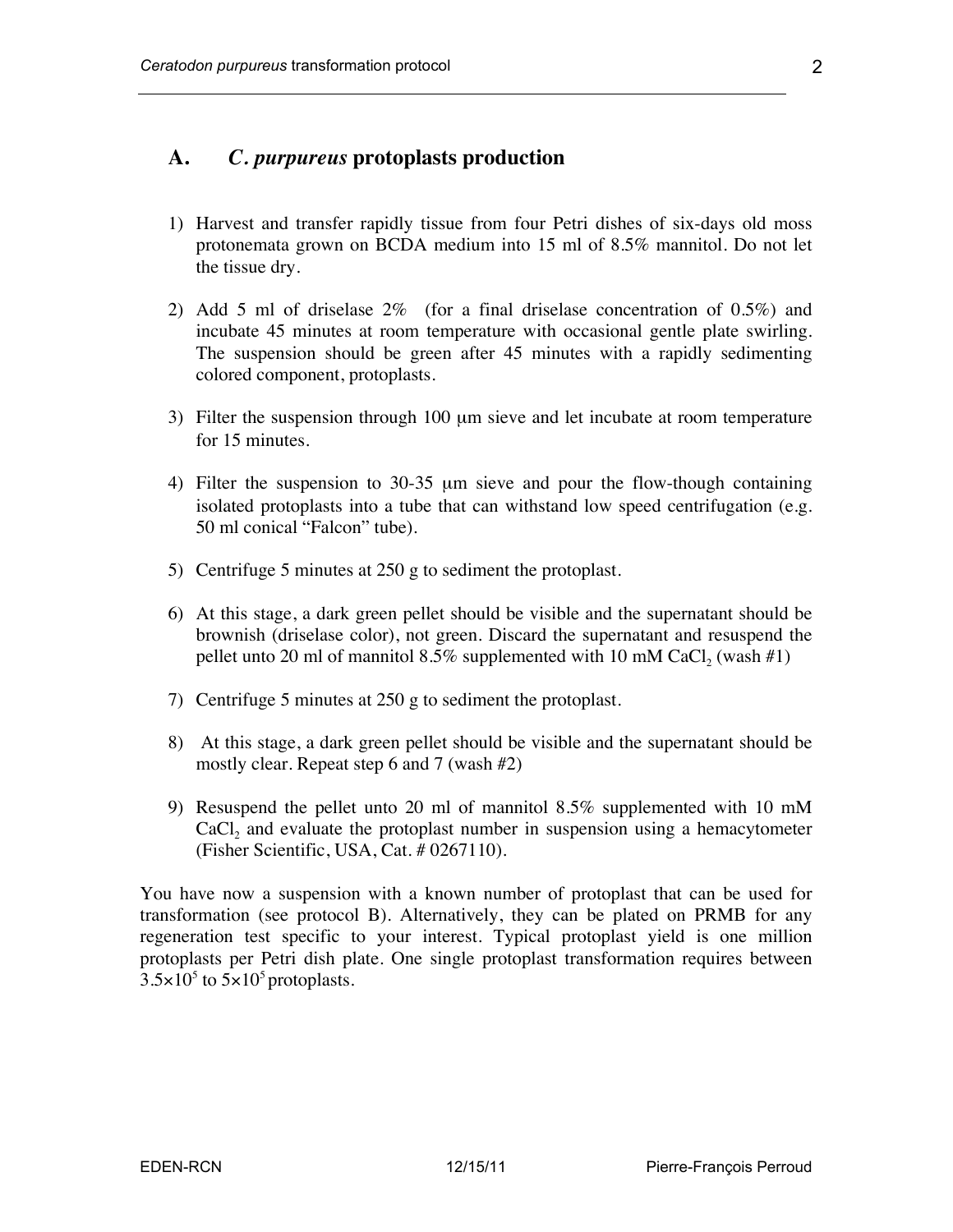# *C. purpureus* **protoplast transformation**

- 1) In a 15 ml sterile tube, put 15 µg of vector DNA resuspended in sterile TE with a maximum of 30 µl volume. This DNA can be produced by standard PCR amplification or plasmid prep amplification. With plasmid amplified DNA, however, the vector must be cut on each side of the transformation vector producing a linear, open-ended DNA fragment for transfection. This fragment type improves DNA integration and reduces the number of episomal transient transformants.
- 2) Add to the TE plus DNA 300 µl of protoplast resuspended in MMM buffer. Protoplast concentration in the MMM buffer can be anywhere between  $1.2x10^6$  to  $1.6x10<sup>6</sup>$  without affecting transformation efficiency, with the volume ratio for each component presented in this protocol.
- 3) Add 300 µl of PEG transformation solution and mix gently (do not vortex or pipet up and down the suspension) but thoroughly, producing visually uniform solution.
- 4) Incubate the tube for 5 minutes in a 45°C water bath.
- 5) Let the tube stand at room temperature for 10 minutes.
- 6) The PEG transformation solution is toxic to the protoplasts. Dilute the transformation mix by adding, at one minute interval, five times 300 µl, then five times 1 ml of mannitol 8.5% supplemented with 10 mM CaCl<sub>2</sub> (6.5 ml total). Mix gently by swirling the tube after each dilution step.
- 7) Let the tube stand at room temperature for 30 minutes. At this stage protoplasts have been transformed and are ready to be plated.
- 8) To concentrate the protoplast suspension, centrifuge 5 minutes at 250 g to sediment the protoplast. Discard the supernatant and add up to 2 ml of fresh mannitol  $8.5\%$ supplemented with  $10 \text{ mM }$  CaCl<sub>2</sub>.
- 9) Add 3 ml of 45°C PRMT (previously melted in the microwave and cooled down to 45°C in a water bath), mix well by pipetting and quickly pour 1.25 ml of the mix per PRMB plate overlaid with sterile cellophane (4 plates per transformation tube).
- 10) Let the plates stand for 30 minutes to one hour in the laminar flow hood (covered and sealed) before transferring the plate to the an incubator set at 25°C and with a long light cycle (16 hours light/8 hours dark). The manipulations for the day are done. See the protocol for regeneration and selection.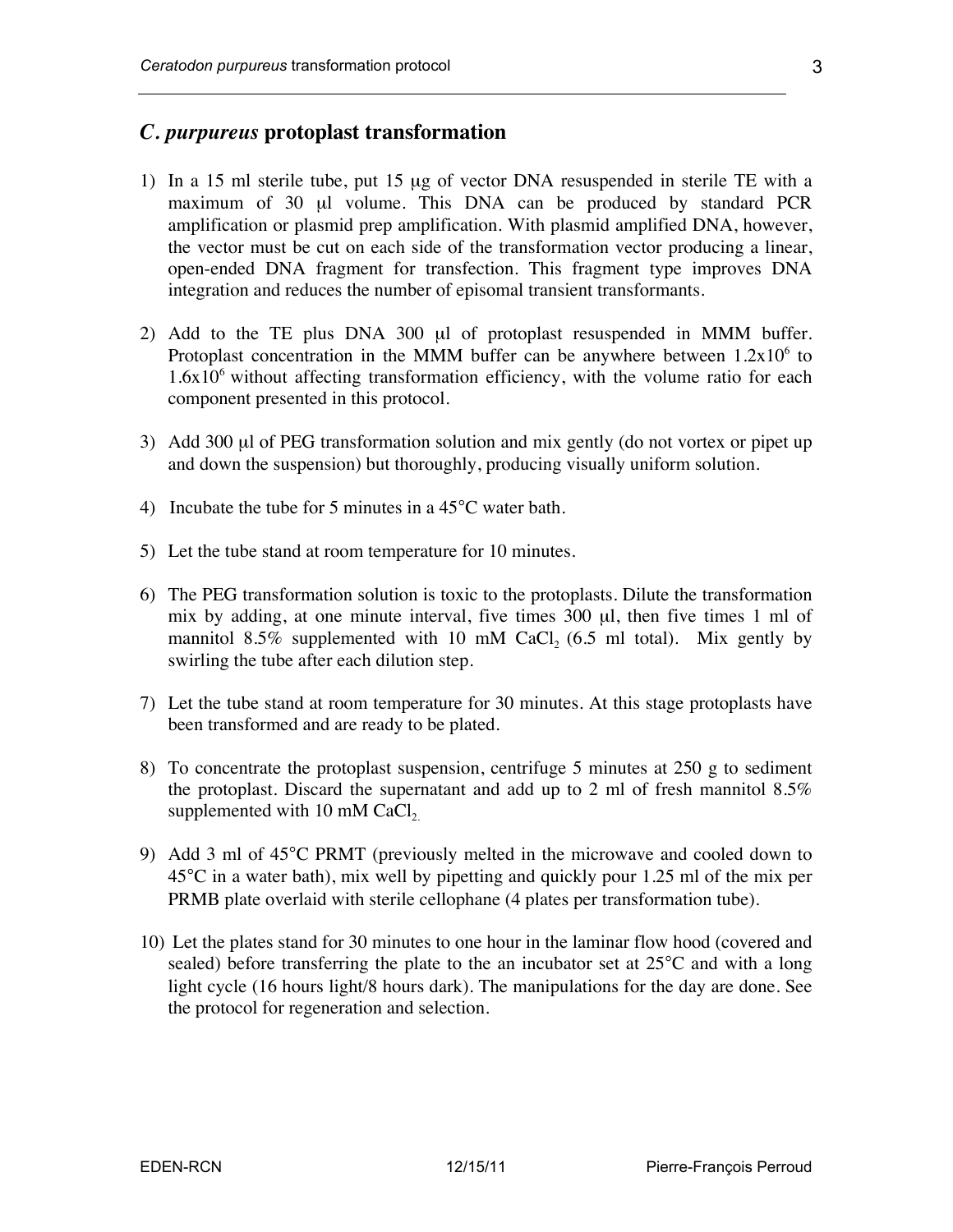## **B. Plant regeneration and selection.**

#### 1) *Week 1: protoplast regeneration*:

Let the protoplasts grow for 6 to 7 days on the transformation plates. Observe the plates for: 1) the number of dividing protoplasts, since this is the actually number that count to evaluate transformation efficiency (it should be as high as possible), and 2) bacterial or fungal contamination. You can potentially contain a weak contamination with vancomycin, but dispose of plates with any strong bacterial contamination or fungal contamination. After a week of growth, most of what can regenerate will have and you should see between 2 to 15 cells per plant. This is numerically the most variable step of the procedure, and this number can vary depending upon the starting moss tissue, minor variation in the reagents or timing of steps during the earlier procedures (A and B).

#### 2) *Week 2: First selection*

Transfer the cellophane containing the regenerating protoplasts onto a BDCA plate supplemented with the appropriate antibiotic (for which resistance is present in the transformation vector) - in this project Hygromicin B at  $25 \mu g/L$ . Incubate plates for a week in standard growth conditions. Do not extent this step since antibiotics in general are light sensitive and your selection pressure is decreasing with time and hence you may be maintaining transient episomal transformants. During this step most of the plants should die, leaving 50 to 250 growing plants

#### 3) *Week 3-4: release from first selection*

Transfer cellophane containing living transformants and dead non-transformants onto a BDCA plate. Most of your growing moss plants are still transient transformants. These two weeks of selection release will allow strong growth of the plants leading to dilution of the episomal element so such plant will end up to be antibiotic sensitive and die in the next selection step.

Transfer cellophane onto BDCA plate supplemented with the appropriate antibiotic (for which resistance is present in the transformation vector) – again, in this project Hygromicin B at 25 µg/l. This step will kill up to 90% of the remaining growing plants. You should be left with stable (or chromosome integrated) transformant.

5) *Picking transformants*

At the end of step 5 (after 6-8 days of second selection), pick using a stereoscope any plant still growing and transfer them unto BCDA medium for tissue amplification. Look carefully at the filament growing at the edge of your plants, since they should grow well in stably transformed plants, but will the most sensitive cell of any transient transformants.

<sup>4)</sup> *Week 5: Second selection*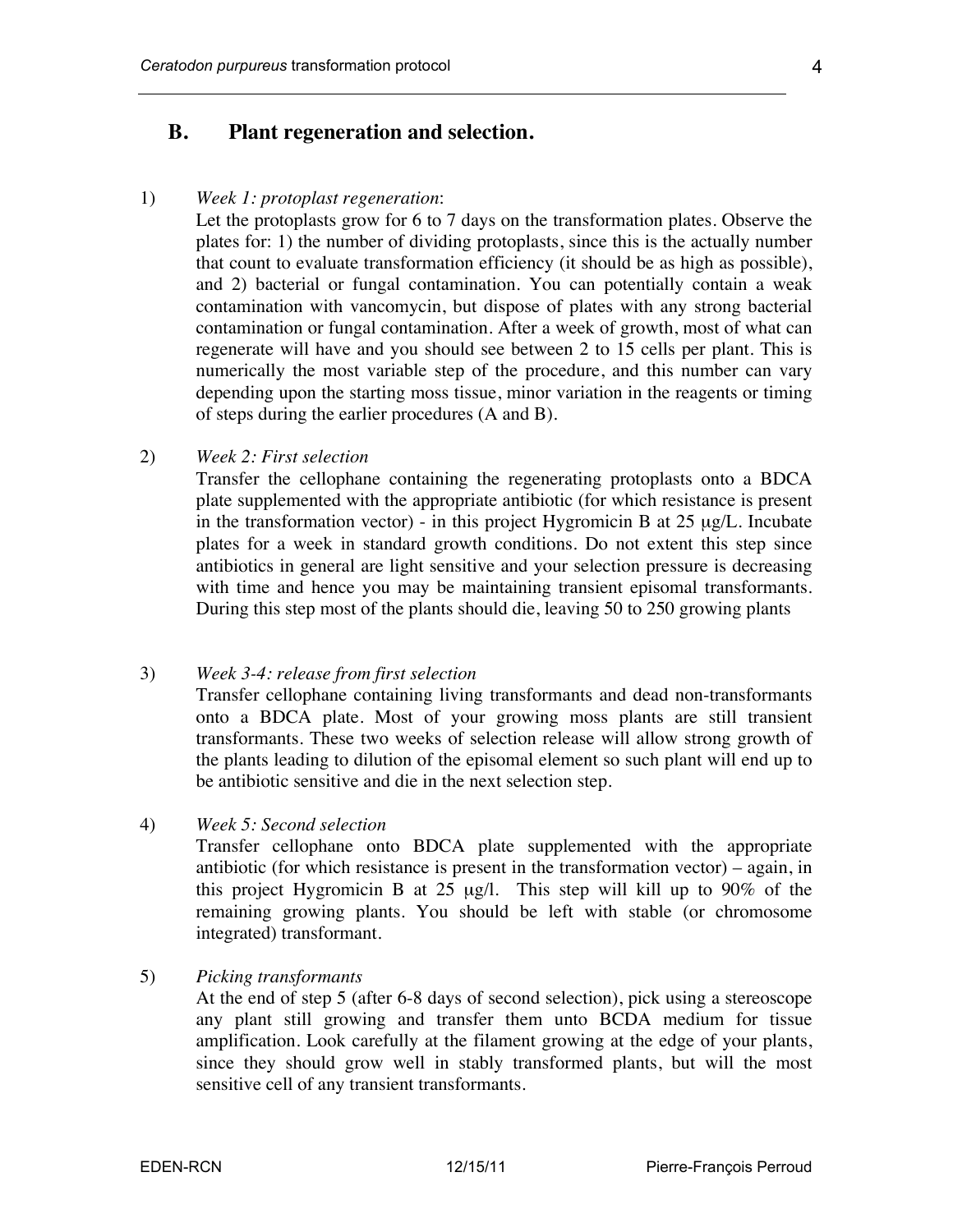## **C. Recipes.**

If not mentioned otherwise, sterilization is performed by autoclaving at 121ºC for 20 min for volumes up to 500ml, 40 min for volumes between 500 and 1000ml. By default all stock solutions are autoclaved and assumed sterile after wise. In doubt, resterilize! Analytical grade chemicals should be used where possible.

## **I. Stock solution:**

| $8.5\%$ (w/v) D-mannitol             |            |                |
|--------------------------------------|------------|----------------|
| D-mannitol                           | 85 g       |                |
| ddH <sub>2</sub> O                   | up to $11$ |                |
| CaCl <sub>2</sub> 1M                 |            |                |
| CaCl <sub>2</sub> .6H <sub>2</sub> O | 219g       |                |
| ddH <sub>2</sub> O                   | up to $11$ |                |
| Driselase 2%                         |            |                |
| Driselase powder (Sigma)             |            | 2g             |
| $8.5\%$ (w/v) D-mannitol             |            | up to $100$ ml |

Proceed as follow: add both components and stir the solution for 1 hour at room temperature. Transfer unto 50 ml tube and centrifuge 20 minutes at 4500 g. Filter sterilize the supernatant that should brown but clear. Make 5 ml aliquot in sterile tubes and store at -20ºC. Thaw 1 hour before use.

| $614 \text{ mg}$ | MnCl <sub>2</sub> .4H <sub>2</sub> O                                               | $389 \text{ mg}$                                    |
|------------------|------------------------------------------------------------------------------------|-----------------------------------------------------|
|                  | CoCl <sub>2</sub> .6H <sub>2</sub> O                                               | $55 \text{ mg}$                                     |
| $55 \text{ mg}$  | ZnSO <sub>4</sub> .7H <sub>2</sub> O                                               | $55 \text{ mg}$                                     |
| $28$ mg          | ΚI                                                                                 | $28 \text{ mg}$                                     |
| $28$ mg          | SnCl <sub>2</sub> .2H <sub>2</sub> O                                               | $28 \text{ mg}$                                     |
|                  | ddH <sub>2</sub> O                                                                 | to $11$                                             |
|                  | $Al_2(SO_4)$ <sub>3</sub> .K <sub>2</sub> SO <sub>4</sub> .24H <sub>2</sub> O55 mg | <u>TES (Hoagland's A-Z trace element solution):</u> |

#### MMM buffer

| Mes                | 2 g (1%)                                                 |
|--------------------|----------------------------------------------------------|
| Mannitol           | 17g(8.5%)                                                |
|                    | $MgCl2.6H2O$ 610 mg (15 mM)                              |
| ddH <sub>2</sub> O | up to $150$ ml                                           |
|                    | pH 5.6 with KOH and up to 200 ml with ddH <sub>2</sub> O |

PEG transformation solution

| <b>Mannitol</b>  | 7 g (0.38 M)       |
|------------------|--------------------|
| Calcium nitrate  | 2.36g(0.1M)        |
| PEG 4000 (Serva) | 40 g (40 $\%$ w/v) |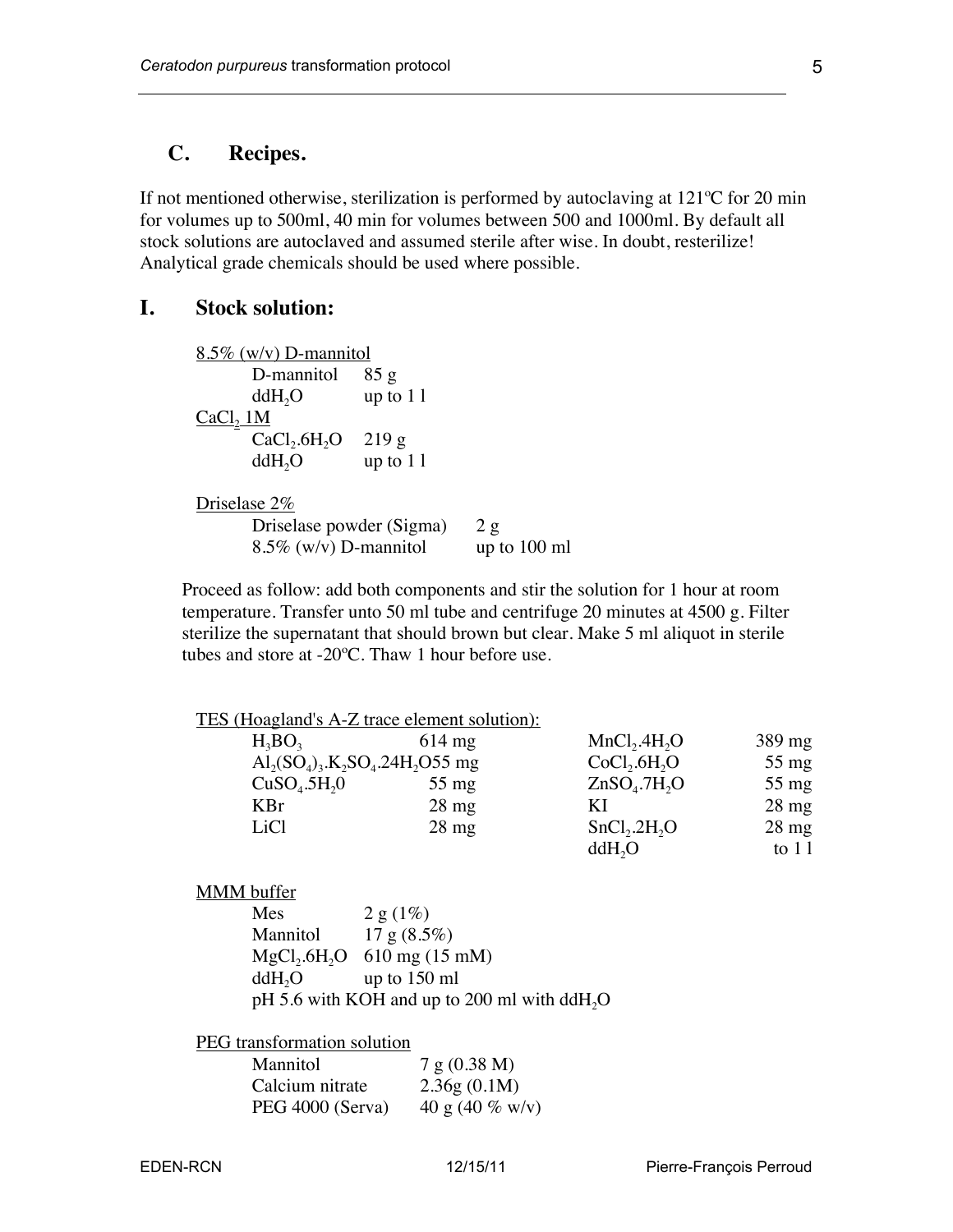| Tris pH 8          | 1ml of 1M Tris pH 8.0 |
|--------------------|-----------------------|
| ddH <sub>2</sub> O | up to $100$ ml        |

!!FILTER STERELIZE and make of 3 ml aliquot before store at -20ºC!!

| Solution B                           |            |
|--------------------------------------|------------|
| MgSO <sub>4</sub> .7H <sub>2</sub> O | 25g        |
| ddH <sub>2</sub> O                   | up to $11$ |
| Solution C                           |            |
| $KH_2PO_4$                           | 25 g       |
| ddH <sub>2</sub> O                   | 500ml      |

Adjust pH to 6.5 with minimal volume of 4 M KOH and make up to 1 l with additional distilled  $H_2$ 0.

| Solution D         |                  |
|--------------------|------------------|
| KNO3               | 101 <sub>g</sub> |
| ddH <sub>2</sub> O | up to $11$       |

# **II. Media**

| <b>BCDA</b> medium                   |                   |                   |
|--------------------------------------|-------------------|-------------------|
| solution B                           | $10 \text{ ml}$   |                   |
| solution C                           | $10 \text{ ml}$   |                   |
| solution D                           | $10 \text{ ml}$   |                   |
| <b>TES</b>                           | $1 \text{ ml}$    |                   |
| FeSO <sub>4</sub> .7H <sub>2</sub> O | $12.5 \text{ mg}$ |                   |
| di-ammonium(+)tartrate               | 920 mg            | $(=\frac{5}{mM})$ |
| agar                                 | 7g                |                   |
| ddH <sub>2</sub> O                   | to $11$           |                   |
|                                      |                   |                   |

Sterilize by autoclaving and let cool to 50ºC.

Add 1 ml of  $CaCl<sub>2</sub> 1M$  for a final concentration of 1 mM Any supplemental antibiotic is added from stock at this stage.

| <b>PRMB</b> (Protoplast regeneration medium, bottom layer) |                   |                   |
|------------------------------------------------------------|-------------------|-------------------|
| solution B                                                 | $10 \text{ ml}$   |                   |
| solution C                                                 | $10 \text{ ml}$   |                   |
| solution D                                                 | $10 \text{ ml}$   |                   |
| <b>TES</b>                                                 | 1 ml              |                   |
| FeSO <sub>4</sub> .7H <sub>2</sub> O                       | $12.5 \text{ mg}$ |                   |
| di-ammonium(+)tartrate                                     | 920 mg            | $(=\frac{5}{mM})$ |
| D-mannitol                                                 | 60 g              |                   |
| agar                                                       | 7 g               |                   |
| ddH <sub>2</sub> O                                         | to $11$           |                   |
|                                                            |                   |                   |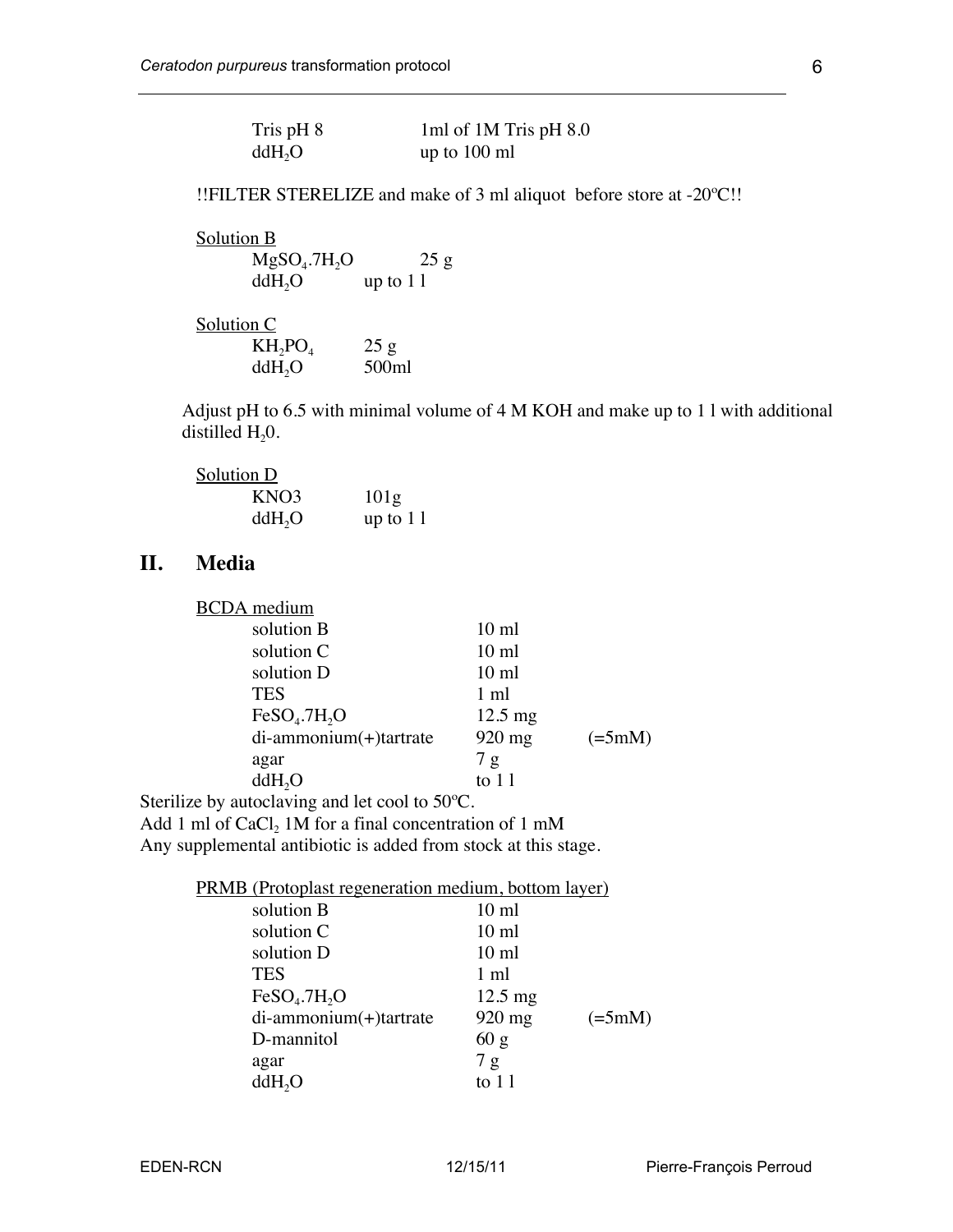Sterilize by autoclaving and let cool to 50ºC. Add 10 ml of CaCl<sub>2</sub> 1M for a final concentration of 10 mM

| <b>PRMT</b> (Protoplast regeneration medium, top layer)                                           |                   |                         |
|---------------------------------------------------------------------------------------------------|-------------------|-------------------------|
| solution B                                                                                        | $10 \text{ ml}$   |                         |
| solution C                                                                                        | $10 \text{ ml}$   |                         |
| solution D                                                                                        | $10 \text{ ml}$   |                         |
| <b>TES</b>                                                                                        | $1 \text{ ml}$    |                         |
| FeSO <sub>4</sub> .7H <sub>2</sub> O                                                              | $12.5 \text{ mg}$ |                         |
| di-ammonium(+)tartrate                                                                            | $920$ mg          | $(=\frac{5}{\text{m}})$ |
| D-mannitol                                                                                        | 80 g              |                         |
| agar                                                                                              | 4g                |                         |
| ddH <sub>2</sub> O                                                                                | to $11$           |                         |
| Sterilize by autoclaving and let cool to $50^{\circ}$ C.                                          |                   |                         |
| $\lambda$ 1110 1 CCC C11 A $\lambda$ C $\lambda$ C $\lambda$ 1 $\lambda$ C 10 $\lambda$ $\lambda$ |                   |                         |

Add 10 ml of  $CaCl<sub>2</sub> 1M$  for a final concentration of 10 mM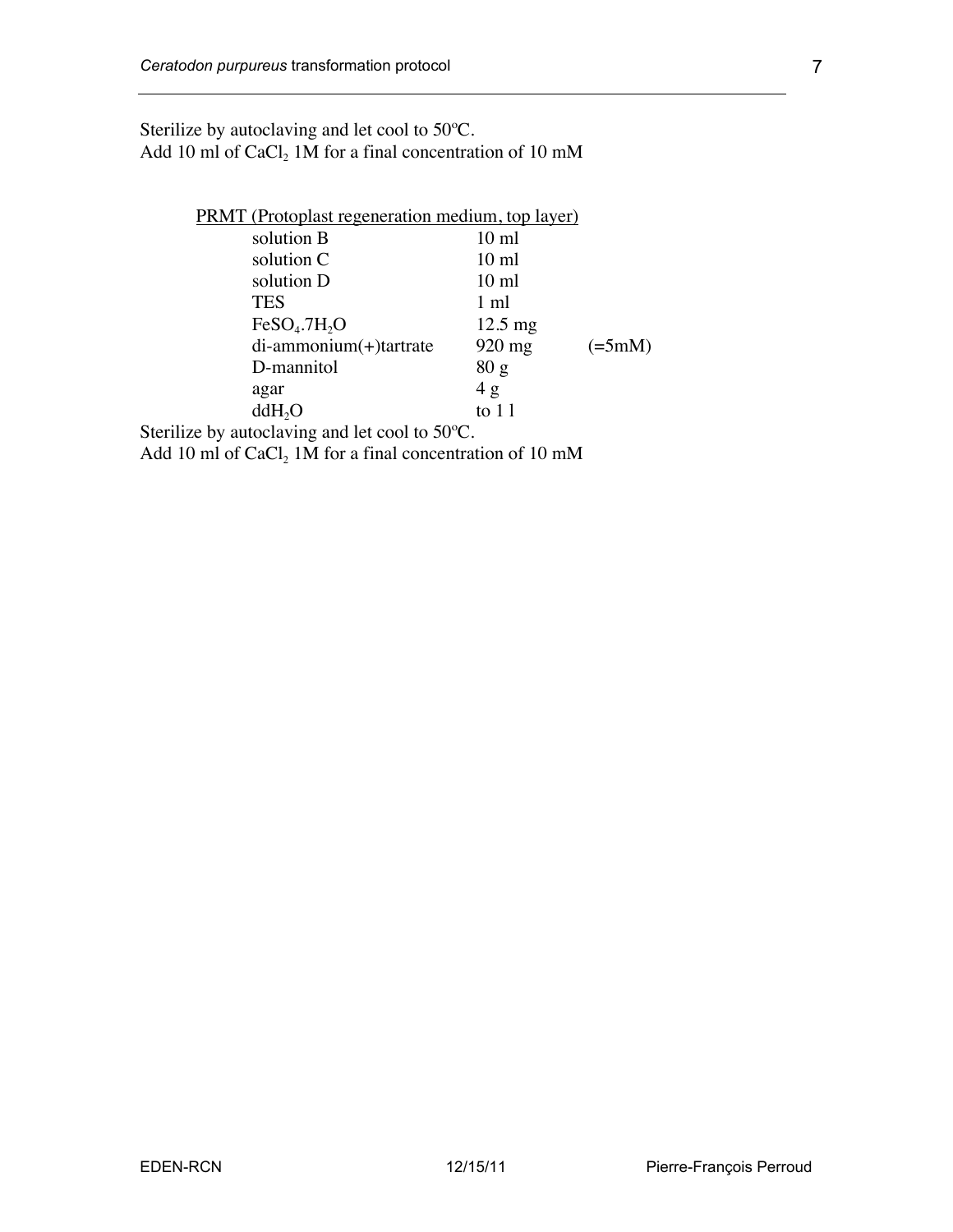

pTGG1HGREEN is a vector targeting a GFP expression cassette and a hygomycin resistance cassette to the female sex chromosome of *Ceratodon purpureus*.

### >pTGG1HGREEN

CCCATTCGCCATTCAGGCTGCGCAACTGTTGGGAAGGGCGATCGGTGCGGGC CTCTTCGCTATTACGCCAGCTGGCGAAAGGGGGATGTGCTGCAAGGCGATTA AGTTGGGTAACGCCAGGGTTTTCCCAGTCACGACGTTGTAAAACGACGGCCA GTGCCaagctaattaccctgttatccctaggatttaaatTGGATACTCCTATTCGCTCACACCCTAC CCCAACTGCTCTAATTTGAAATACAAACTTTGAGAAATAAAACATAAATATG AAAAATCGAAATTAGGAATCGTGTTCTTAGAAAGCCACAACTTGCCAGGGAT CTAAACTTCAGTGTGTAAAAACTGAGAGTGCGAGGTGAATCCACCCGTTTTG GGTTGATTTCTCCAGTAGGGGTTAAATAAGAATAACCTACACCTGAATAATG TCGTCAAAAAGGAAGTGCGATTTTGTCCTCTTGTAAAACCCTGTCACTCAGTG ATGGAGCACTATTAGAACCGGCGCATGTCCTTCGGCGGCCGAAAGTGGATAG GATGAGTTTCTGGTGTGGCTGTTTCATTCTCTTTCCAAAATTTAATGGTCTTGT CTGCTTCACAAGTGATCAATCGCGAGCCGGTTTGATCAAATGAAAGAGCATA AATTCCAGCTTCACTATCCAACGATCCTGCAAAACAAACACAGCGATTCATG AAAATATTTAGTCGATACGTTTCGCTCTTAAAATGAAATGATTCAGCTGAATT CATCTATAATAGAAAACCGAAGCATGTGGATTGAAATCCGGGTAGAAAGTAC GTGCAGAATGGGTAAACAAAATACCAGGTTGCACAATGGCCTGCGCTTGTTG GAAGTTGTGCCCGCTCTTGTAATCCCAAAACCACATGCTTCCATTATCACCTG CACTTCATTTAAGTCCACTAAGGCATGAGAAACTTAGTATTAGGAACACAGC ACTATATACAAAACTAGATTGAGGTGGTAATACCATTAGATTCCAAATAATT AAGGTCCCAAAACCTGCTATGAACTACAAACCTGCTGAAACCATAACGTTGT CTTCATTGATCGACATACAGTTGACGATTGTGCGCTGCTGAGATCTGTTTATT TCGACACCATATCAGCCTCAAACACTATTAAGTAGATCAAGACGTCAACCCA CGCTTGTCATTTAGCCATCACATTGGCAGACTCCCTAAGCTCGCTCAATAATC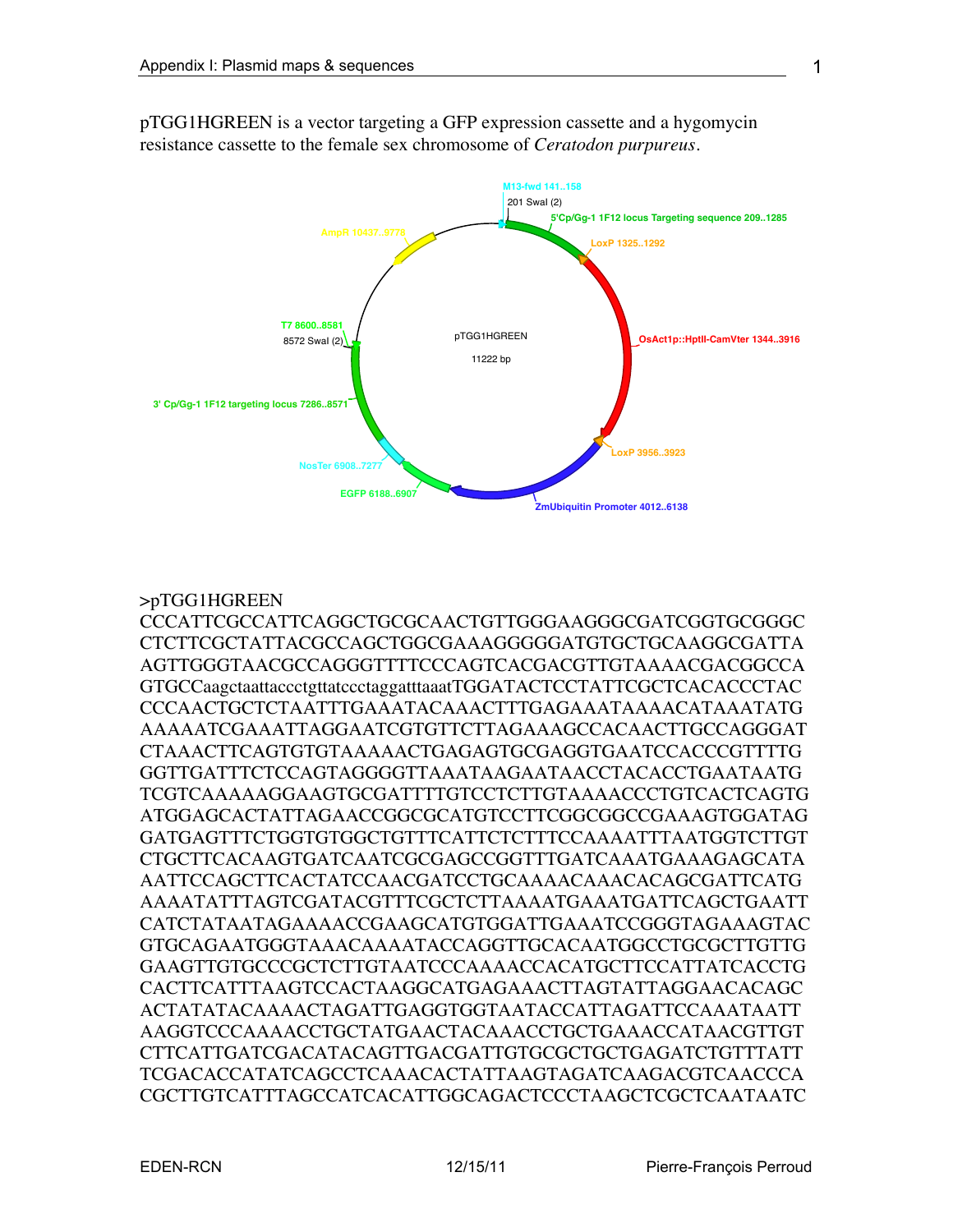AAACACTAACCGCGACAATCATCATGTGCACGAATAAACCAACCCAGGACGT TGATGCATGTAGTAGACCAACGAGGAGACACCTACATCAACTTATCTGCTAG CATATTCTAAAGACAGTATGTATAACACTAAAACTGATGAAGTTCCATTAAG ATAACTTACAGCATGTTGTGCAAAAACTCTCCCTTCGGAAGTCGGAATTTCTT GATGTTGTCAGCTGAGGCTGAAGgtcgactctagaggatcccacgtgcccgggcgtttaaaccaattgttc gaacgtacgtcgcgaCTCGAGATAACTTCGTATAATGTATGCTATACGAAGTTATGGT ACCgagctcGAATTCgaggtcattcatatgcttgagaagagagtcgggatagtccaaaataaaacaaaggtaagattac ctggtcaaaagtgaaaacatcagttaaaaggtggtataagtaaaatatcggtaataaaaggtggcccaaagtgaaatttactctttt ctactattataaaaattgaggatgttttgtcggtactttgatacgtcatttttgtatgaattggtttttaagtttattcgcgatttggaaatgc atatctgtatttgagtcggtttttaagttcgttgcttttgtaaatacagagggatttgtataagaaatatctttaaaaaacccatatgctaa tttgacataatttttgagaaaaatatatattcaggcgaattccacaatgaacaataataagattaaaatagcttgcccccgttgcagcg atgggtattttttctagtaaaataaaagataaacttagactcaaaacatttacaaaaacaacccctaaagtcctaaagcccaaagtgc tatgcacgatccatagcaagcccagcccaacccaacccaacccaacccaccccagtgcagccaactggcaaatagtctccacc cccggcactatcaccgtgagttgtccgcaccaccgcacgtctcgcagccaaaaaaaaaaaaagaaagaaaaaaaagaaaaag aaaaacagcaggtgggtccgggtcgtgggggccggaaaagcgaggaggatcgcgagcagcgacgaggcccggccctccc tccgcttccaaagaaacgccccccatcgccactatatacatacccccccctctcctcccatccccccaaccctaccaccaccacc accaccacctcctcccccctcgctgccggacgacgagctcctcccccctccccctccgccgccgccggtaaccaccccgccc ctctcctctttctttctccgttttttttttcgtctcggtctcgatctttggccttggtagtttgggtgggcgagagcggcttcgtcgcccag atcggtgcgcgggaggggcgggatctcgcggctggcgtctccgggcgtgagtcggcccggatcctcgcggggaatggggct ctcggatgtagatcttctttctttcttctttttgtggtagaatttgaatccctcagcattgttcatcggtagtttttcttttcatgatttgtgaca aatgcagcctcgtgcggagcttttttgtaggtagaccctgacgccgaggatatcgaattcctgcagcccgggggatccactagt ATGAAAAAGCCTGAACTCACCGCGACGTCTGTCGAGAAGTTTCTGATCGAAA AGTTCGACAGCGTCTCCGACCTGATGCAGCTCTCGGAGGGCGAAGAATCTCG TGCTTTCAGCTTCGATGTAGGAGGGCGTGGATATGTCCTGCGGGTAAATAGC TGCGCCGATGGTTTCTACAAAGATCGTTATGTTTATCGGCACTTTGCATCGGC CGCGCTCCCGATTCCGGAAGTGCTTGACATTGGGGAATTCAGCGAGAGCCTG ACCTATTGCATCTCCCGCCGTGCACAGGGTGTCACGTTGCAAGACCTGCCTGA

AACCGAACTGCCCGCTGTTCTGCAGCCGGTCGCGGAGGCCATGGATGCGATC GCTGCGGCCGATCTTAGCCAGACGAGCGGGTTCGGCCCATTCGGACCGCAAG GAATCGGTCAATACACTACATGGCGTGATTTCATATGCGCGATTGCTGATCCC CATGTGTATCACTGGCAAACTGTGATGGACGACACCGTCAGTGCGTCCGTCG CGCAGGCTCTCGATGAGCTGATGCTTTGGGCCGAGGACTGCCCCGAAGTCCG GCACCTCGTGCACGCGGATTTCGGCTCCAACAATGTCCTGACGGACAATGGC CGCATAACAGCGGTCATTGACTGGAGCGAGGCGATGTTCGGGGATTCCCAAT ACGAGGTCGCCAACATCTTCTTCTGGAGGCCGTGGTTGGCTTGTATGGAGCA GCAGACGCGCTACTTCGAGCGGAGGCATCCGGAGCTTGCAGGATCGCCGCGG CTCCGGGCGTATATGCTCCGCATTGGTCTTGACCAACTCTATCAGAGCTTGGT TGACGGCAATTTCGATGATGCAGCTTGGGCGCAGGGTCGATGCGACGCAATC GTCCGATCCGGAGCCGGGACTGTCGGGCGTACACAAATCGCCCGCAGAAGCG CGGCCGTCTGGACCGATGGCTGTGTAGAAGTACTCGCCGATAGTGGAAACCG ACGCCCCAGCACTCGTCCGAGGGCAAAGGAATAGgcatgccgctgaaatcaccagtctctctct acaaatctatctctctctataataatgtgtgagtagttcccagataagggaattagggttcttatagggtttcgctcatgtgttgagcat ataagaaacccttagtatgtatttgtatttgtaaaatacttctatcaataaaatttctaattcctaaaaccaaaatccagtgggtaccga gctcgaattcaagctGaattcgcggccgcgggcccatatggcccaccggtgggccggccAGATCTATAACTTC GTATAATGTATGCTATACGAAGTTATACTAGTggcgccacgcgtgatatcatgcatgttaacGA AGCATTTATCAGGGTTATTGTCTCATGAGCGGATACATATTTGAATGTATTTA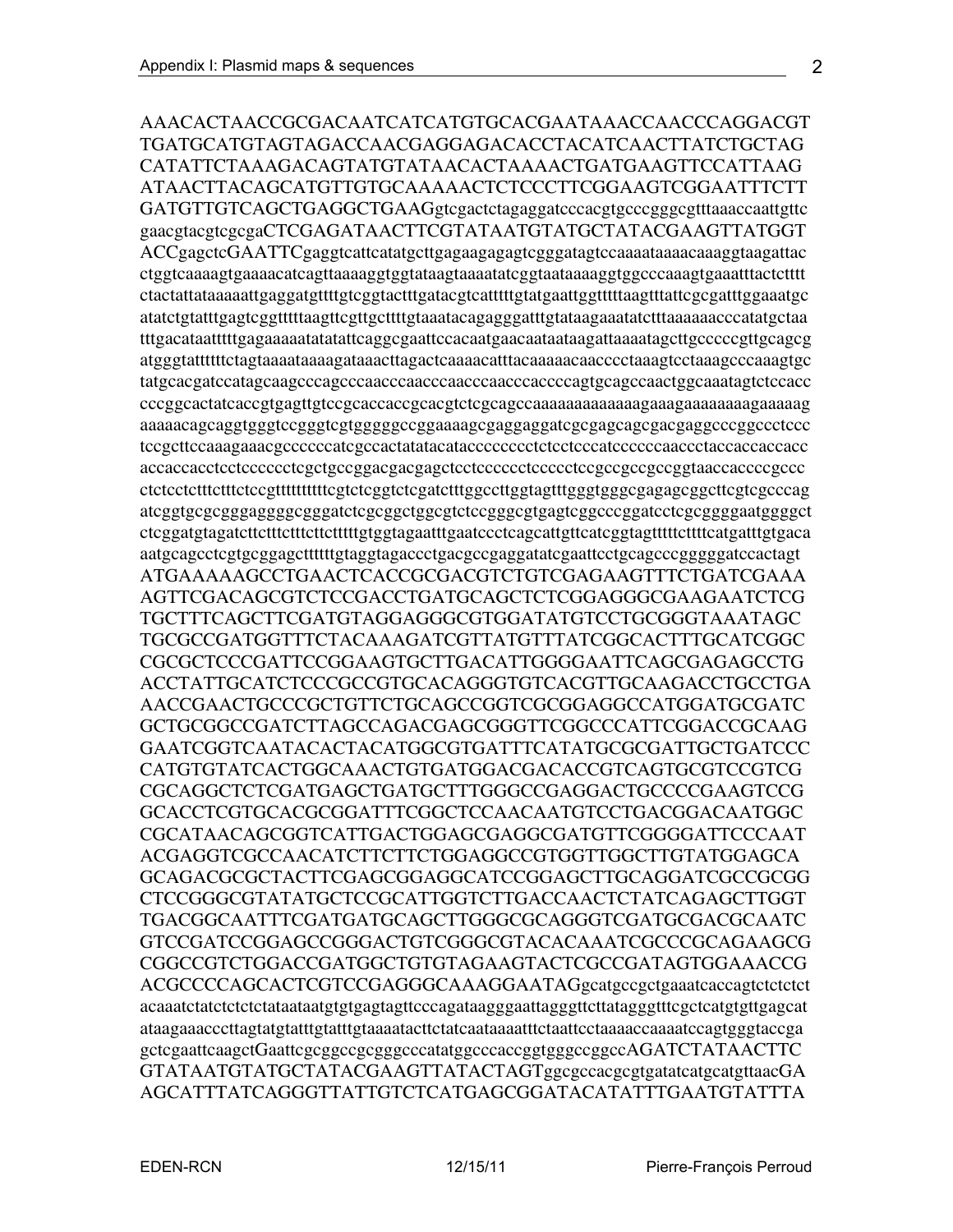GAAAAATAAACAAATAGGGGTTCCGCGCACATTTCCCCGAAAAGTGCCTAGA GATAATGAGCATTGCATGTCTAAGTTATAAAAAATTACCACATATTTTTTTTG TCACACTTGTTTGAAGTGCAGTTTATCTATCTTTATACATATATTTAAACTTTA CTCTACGAATAATATAATCTATAGTACTACAATAATATCAGTGTTTTAGAGAA TCATATAAATGAACAGTTAGACATGGTCTAAAGGACAATTGAGTATTTTGAC AACAGGACTCTACAGTTTTATCTTTTTAGTGTGCATGTGTTCTCCTTTTTTTTT GCAAATAGCTTCACCTATATAATACTTCATCCATTTTATTAGTACATCCATTT AGGGTTTAGGGTTAATGGTTTTTATAGACTAATTTTTTTAGTACATCTATTTTA TTCTATTTTAGCCTCTAAATTAAGAAAACTAAAACTCTATTTTAGTTTTTTTAT TTAATAATTTAGATATAAAATAGAATAAAATAAAGTGACTAAAAATTAAACA AATACCCTTTAAGAAATTAAAAAAACTAAGGAAACATTTTTCTTGTTTCGAGT AGATAATGCCAGCCTGTTAAACGCCGTCGACGAGTCTAACGGACACCAACCA GCGAACCAGCAGCGTCGCGTCGGGCCAAGCGAAGCAGACGGCACGGCATCT CTGTCGCTGCCTCTGGACCCCTCTCGAGAGTTCCGCTCCACCGTTGGACTTGC TCCGCTGTCGGCATCCAGAAATTGCGTGGCGGAGCGGCAGACGTGAGCCGGC ACGGCAGGCGGCCTCCTCCTCCTCTCACGGCACGGCAGCTACGGGGGATTCC TTTCCCACCGCTCCTTCGCTTTCCCTTCCTCGCCCGCCGTAATAAATAGACAC CCCCTCCACACCCTCTTTCCCCAACCTCGTGTTGTTCGGAGCGCACACACACA CAACCAGATCTCCCCCAAATCCACCCGTCGGCACCTCCGCTTCAAGGTACGC CGCTCGTCCTCCCCCCCCCCCCCTCTCTACCTTCTCTAGATCGGCGTTCCGGTC CATGGTTAGGGCCCGGTAGTTCTACTTCTGTTCATGTTTGTGTTAGATCCGTG TTTGTGTTAGATCCGTGCTGCTAGCGTTCGTACACGGATGCGACCTGTACGTC AGACACGTTCTGATTGCTAACTTGCCAGTGTTTCTCTTTGGGGAATCCTGGGA TGGCTCTAGCCGTTCCGCAGACGGGATCGATTTCATGATTTTTTTTGTTTCGTT GCATAGGGTTTGGTTTGCCCTTTTCCTTTATTTCAATATATGCCGTGCACTTGT TTGTCGGGTCATCTTTTCATGCTTTTTTTTGTCTTGGTTGTGATGATGTGGTCT GGTTGGGCGGTCGTTCTAGATCGGAGTAGAATTaattCTGTTTCAAACTACCTG GTGGATTTATTAATTTTGGATCTGTATGTGTGTGCCATACATATTCATAGTTA CGAATTGAAGATGATGGATGGAAATATCGATCTAGGATAGGTATACATGTTG ATGCGGGTTTTACTGATGCATATACAGAGATGCTTTTTGTTCGCTTGGTTGTG ATGATGTGGTGTGGTTGGGCGGTCGTTCATTCGTTCTAGATCGGAGTAGAATA CTGTTTCAAACTACCTGGTGTATTTATTAATTTTGGAACTGTATGTGTGTGTCA TACATCTTCATAGTTACGAGTTTAAGATGGATGGAAATATCGATCTAGGATA GGTATACATGTTGATGTGGGTTTTACTGATGCATATACATGATGGCATATGCA GCATCTATTCATATGCTCTAACCTTGAGTACCTATCTATTATAATAAACAAGT ATGTTTTATAATTATTTTGATCTTGATATACTTGGATGATGGCATATGCAGCA GCTATATGTGGATTTTTTTAGCCCTGCCTTCATACGCTATTTATTTGCTTGGTA CTGTTTCTTTTGTCGATGCTCACCCTGTTGTTTGGTGTTACTTCTGCGCCAGTG CCAAGTTAATTCGAGCTCCACCGCGGTGGCGGCCGCTCTAGAACTAGTGGAT CCCCCgtaATCACAAGTTTGTACAAAAAAGCAGGCTCCGAATTCGCCCTTCaCC atggtgagcaagggcgaggaggataacatggccatcatcaaggagttcatgcgcttcaaggtgcacatggagggctccgtgaa cggccacgagttcgagatcgagggcgagggcgagggccgcccctacgagggcacccagaccgccaagctgaaggtgacc aagggtggccccctgcccttcgcctgggacatcctgtcccctcagttcatgtacggctccaaggcctacgtgaagcaccccgcc gacatccccgactacttgaagctgtccttccccgagggcttcaagtgggagcgcgtgatgaacttcgaggacggcggcgtggt gaccgtgacccaggactcctccctgcaggacggcgagttcatctacaaggtgaagctgcgcggcaccaacttcccctccgacg gccccgtaatgcagaagaagaccatgggctgggaggcctcctccgagcggatgtaccccgaggacggcgccctgaagggc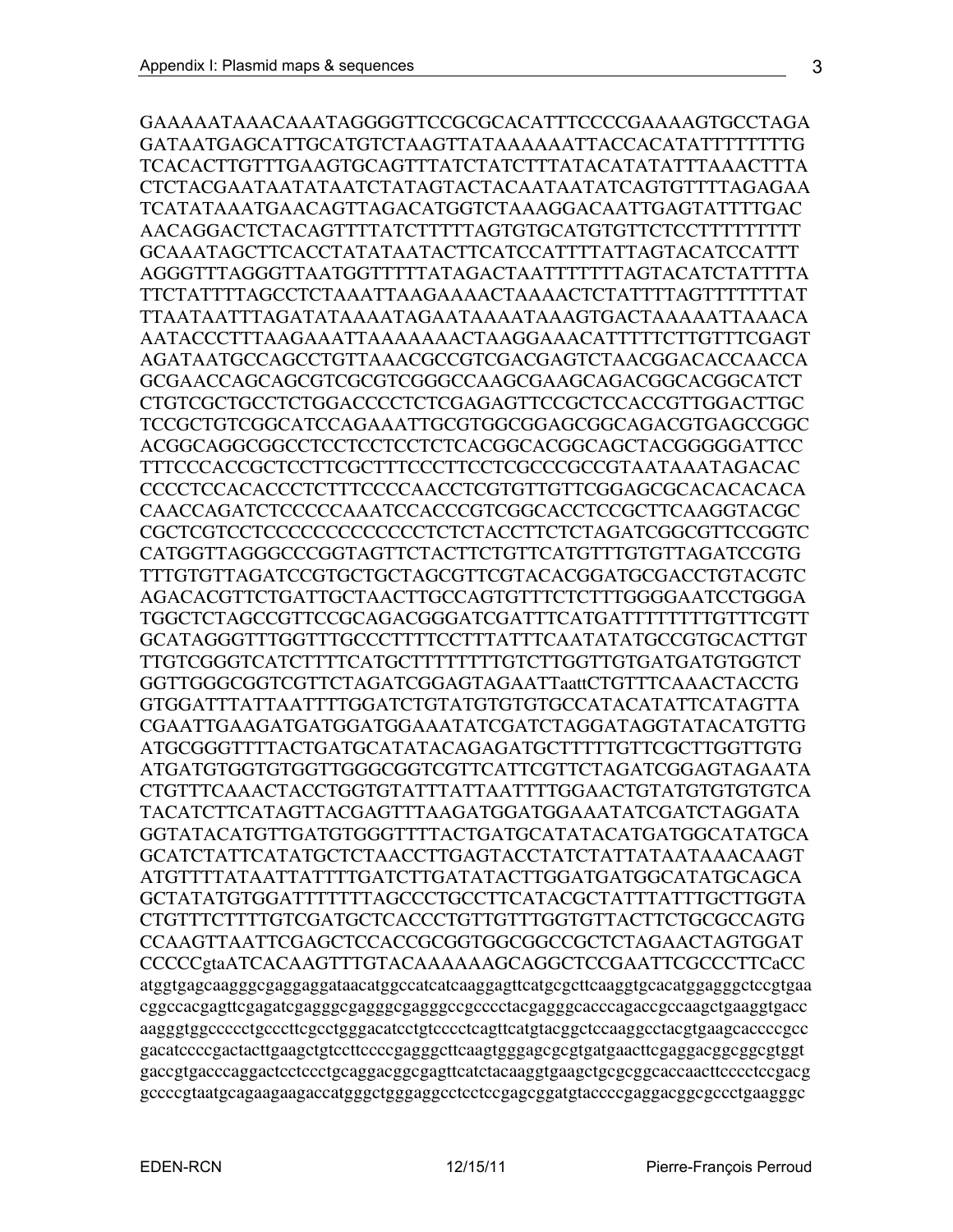gagatcaagcagaggctgaagctgaaggacggcggccactacgacgctgaggtcaagaccacctacaaggccaagaagcc cgtgcagctgcccggcgcctacaacgtcaacatcaagttggacatcacctcccacaacgaggactacaccatcgtggaacagt acgaacgcgccgagggccgccactccaccggcggcatggacgagctgtacaagtaaAAGGGCGAATTCGAC CCAGCTTTCTTGTACAAAGTGGTGtacGGGCTGCAGGAATTCGATATCAAGCTT ATCGATACCGTCGACCTCGAGGGGGGGCCCGGTACCCCTACTCCAAGATCGT TCAAACATTTGGCAATAAAGTTTCTTAAGATTGAATCCTGTTGCCGGTCTTGC GATGATTATCATATAATTTCTGTTGAATTACGTTAAGCATGTAATAATTAACA TGTAATGCATGACGTTATTTATGAGATGGGTTTTTATGATTAGAGTCCCGCAA TTATACATTTAATACGCGATAGAAAACAAAATATAGCGCGCAAACTAGGATA AATTATCGCGCGCGGTGTCATCTATGTTACTAGATCGGgttaacatcgatccatgggcgcgc cAGGAGCTGCTCCAACAACTGGCGCTCTCGGTGGAGGTTGAGCACGAGTAGG CATCAGCGCAAGTTCCTTGCCTCCCATATTTCCAGAAGATGTTNNNGACTAGA GTGTGACAGATAAACATAAGGCTACAGATCAAAATTTATAAATCTTTTCTTA GTATTCGTTTCCACAGGATGATCAACCCTTATACCCCATGTCAAGGCACAAAT ATGTGATTCCCCCCAAACAAACCCCGAAATTATCAGCAACACCTGAATTTGT GATAGGCTGCTGGGAAGCAGGGATTCGCAAGCCTTCGAGACCGTAATCTCCC GGTTTTGCACCGCCAGCTGATTTTTCAAGCGGCATATCCTTGACAGCAGCATA CTCGTCGTTTACCTGCATCATTCACCCCTAAAGCATCAAAACCAAGGCCCCGT TACCATAAACACAAGGAAGGGTATGGAACGCTAGAGTATCCCCAACAACGA ACTACGAGACGTATTCACCCGTAAACGCCGTAGTCTGCCATCAGGGAATCAT ACCCAAAACCCTAAAACCACAGAAACAACAGCTGGCTACATGCCACATAACT CAAATCTCCTGCTCGTCTCGCGGCCAGCTTCCTAGAGCTTATCCACATTTCAA TACCATAACAAGCGACCAATGTAACTTAAAACCCAAGCGAGAAAATCAATAT AGCTCGTACCTTACAAACGACACGAGTTTTGGCACTGCGTCACAACAAAATC ACCACTATCAACACAACCGCATGAGCCTGTGCTTCATAATTCCCTAGTTCTCT TCTCAAAACGAGGTATTCTCCAACAACGAAGCTACCATGACCTCCTCCAGAG CAatttaaattCCCTATAGTGAGTCGTATTAAATTCGTAATCATGTCATAGCTGTTT CCTGTGTGAAATTGTTATCCGCTCACAATTCCACACAACATACGAGCCGGAA GCATAAAGTGTAAAGCCTGGGGTGCCTAATGAGTGAGCTAACTCACATTAAT TGCGTTGCGCTCACTGCCCGCTTTCCAGTCGGGAAACCTGTCGTGCCAGCTGC ATTAATGAATCGGCCAACGCGCGGGGAGAGGCGGTTTGCGTATTGGGCGCTC TTCCGCTTCCTCGCTCACTGACTCGCTGCGCTCGGTCGTTCGGCTGCGGCGAG CGGTATCAGCTCACTCAAAGGCGGTAATACGGTTATCCACAGAATCAGGGGA TAACGCAGGAAAGAACATGTGAGCAAAAGGCCAGCAAAAGGCCAGGAACCG TAAAAAGGCCGCGTTGCTGGCGTTTTTCCATAGGCTCCGCCCCCCTGACGAGC ATCACAAAAATCGACGCTCAAGTCAGAGGTGGCGAAACCCGACAGGACTAT AAAGATACCAGGCGTTTCCCCCTGGAAGCTCCCTCGTGCGCTCTCCTGTTCCG ACCCTGCCGCTTACCGGATACCTGTCCGCCTTTCTCCCTTCGGGAAGCGTGGC GCTTTCTCATAGCTCACGCTGTAGGTATCTCAGTTCGGTGTAGGTCGTTCGCT CCAAGCTGGGCTGTGTGCACGAACCCCCCGTTCAGCCCGACCGCTGCGCCTT ATCCGGTAACTATCGTCTTGAGTCCAACCCGGTAAGACACGACTTATCGCCA CTGGCAGCAGCCACTGGTAACAGGATTAGCAGAGCGAGGTATGTAGGCGGT GCTACAGAGTTCTTGAAGTGGTGGCCTAACTACGGCTACACTAGAAGGACAG TATTTGGTATCTGCGCTCTGCTGAAGCCAGTTACCTTCGGAAAAAGAGTTGGT AGCTCTTGATCCGGCAAACAAACCACCGCTGGTAGCGGTGGTTTTTTTGTTTG CAAGCAGCAGATTACGCGCAGAAAAAAAGGATCTCAAGAAGATCCTTTGATC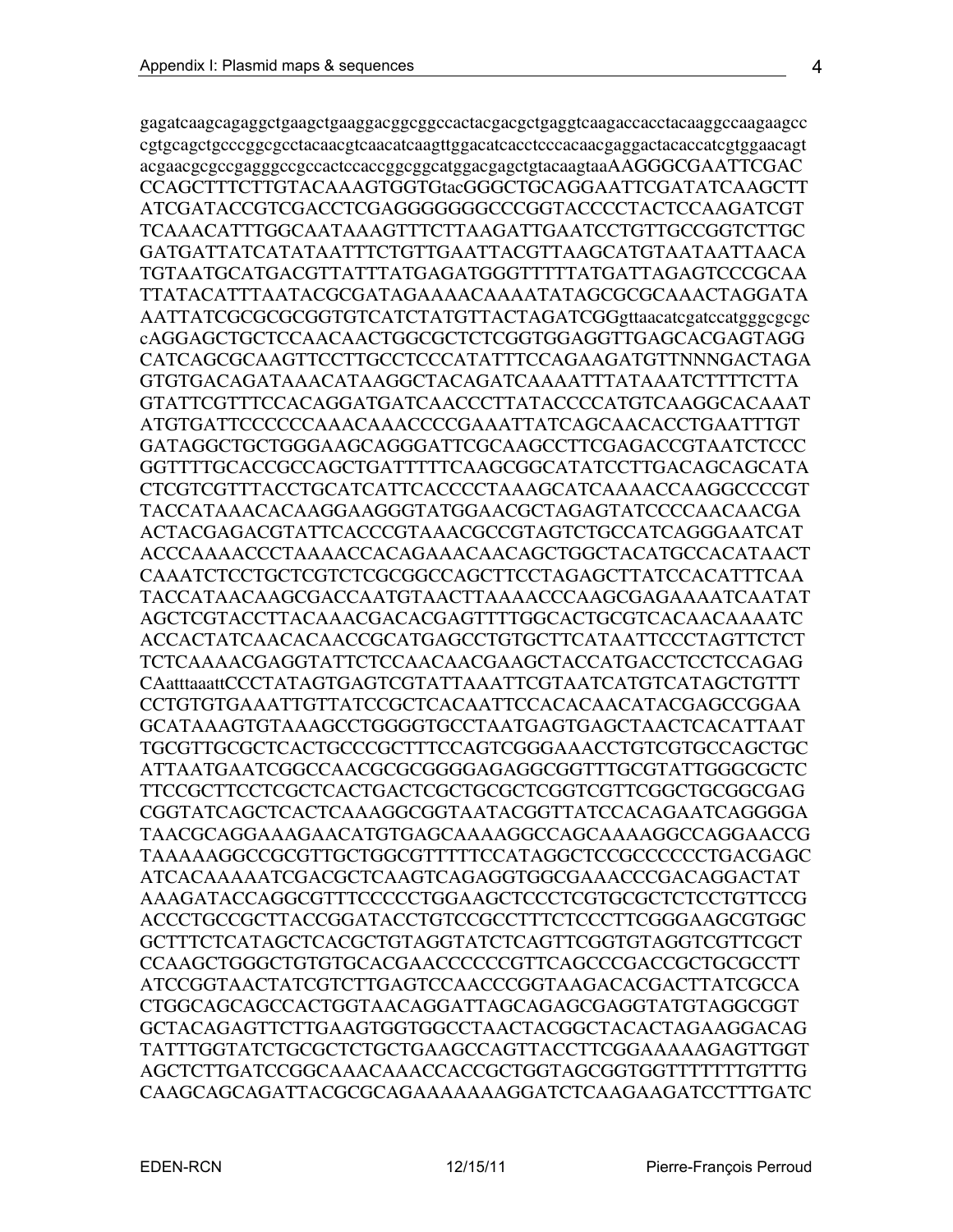TTTTCTACGGGGTCTGACGCTCAGTGGAACGAAAACTCACGTTAAGGGATTTT GGTCATGAGATTATCAAAAAGGATCTTCACCTAGATCCTTTTAAATTAAAAAT GAAGTTTTAAATCAATCTAAAGTATATATGAGTAAACTTGGTCTGACAGTTAC CAATGCTTAATCAGTGAGGCACCTATCTCAGCGATCTGTCTATTTCGTTCATC CATAGTTGCCTGACTCCCCGTCGTGTAGATAACTACGATACGGGAGGGCTTA CCATCTGGCCCCAGTGCTGCAATGATACCGCGAGACCCACGCTCACCGGCTC CAGATTTATCAGCAATAAACCAGCCAGCCGGAAGGGCCGAGCGCAGAAGTG GTCCTGCAACTTTATCCGCCTCCATCCAGTCTATTAATTGTTGCCGGGAAGCT AGAGTAAGTAGTTCGCCAGTTAATAGTTTGCGCAACGTTGTTGCCATTGCTAC AGGCATCGTGGTGTCACGCTCGTCGTTTGGTATGGCTTCATTCAGCTCCGGTT CCCAACGATCAAGGCGAGTTACATGATCCCCCATGTTGTGCAAAAAAGCGGT TAGCTCCTTCGGTCCTCCGATCGTTGTCAGAAGTAAGTTGGCCGCAGTGTTAT CACTCATGGTTATGGCAGCACTGCATAATTCTCTTACTGTCATGCCATCCGTA AGATGCTTTTCTGTGACTGGTGAGTACTCAACCAAGTCATTCTGAGAATAGTG TATGCGGCGACCGAGTTGCTCTTGCCCGGCGTCAATACGGGATAATACCGCG CCACATAGCAGAACTTTAAAAGTGCTCATCATTGGAAAACGTTCTTCGGGGC GAAAACTCTCAAGGATCTTACCGCTGTTGAGATCCAGTTCGATGTAACCCACT CGTGCACCCAACTGATCTTCAGCATCTTTTACTTTCACCAGCGTTTCTGGGTG AGCAAAAACAGGAAGGCAAAATGCCGCAAAAAAGGGAATAAGGGCGACAC GGAAATGTTGAATACTCATACTCTTCCTTTTTCAATATTATTGAAGCATTTATC AGGGTTATTGTCTCATGAGCGGATACATATTTGAATGTATTTAGAAAAATAA ACAAATAGGGGTTCCGCGCACATTTCCCCGAAAAGTGCCACCTGACGCGCCC TGTAGCGGCGCATTAAGCGCGGCGGGTGTGGTGGTTACGCGCAGCGTGACCG CTACACTTGCCAGCGCCCTAGCGCCCGCTCCTTTCGCTTTCTTCCCTTCCTTTC TCGCCACGTTCGCCGGCTTTCCCCGTCAAGCTCTAAATCGGGGCATCCCTTTA GGGTTCCGATTTAGTGCTTTACGGCACCTCGACCCCAAAAAACTTGATTAGG GTGATGGTTCACGTAGTGGGCCATCGCCCTGATAGACGGTTTTTCGCCCTTTG ACGTTGGAGTCCACGTTCTTTAATAGTGGACTCTTGTTCCAAACTGGAACAAC ACTCAACCCTATCTCGGTCTATTCTTTTGATTTATAAGGGATTTTGCCGATTTC GGCCTATTGGTTAAAAAATGAGCTGATTTAACAAAAATTTAACGCGAATTTT AACAAAATATTAACGTTTACAATTT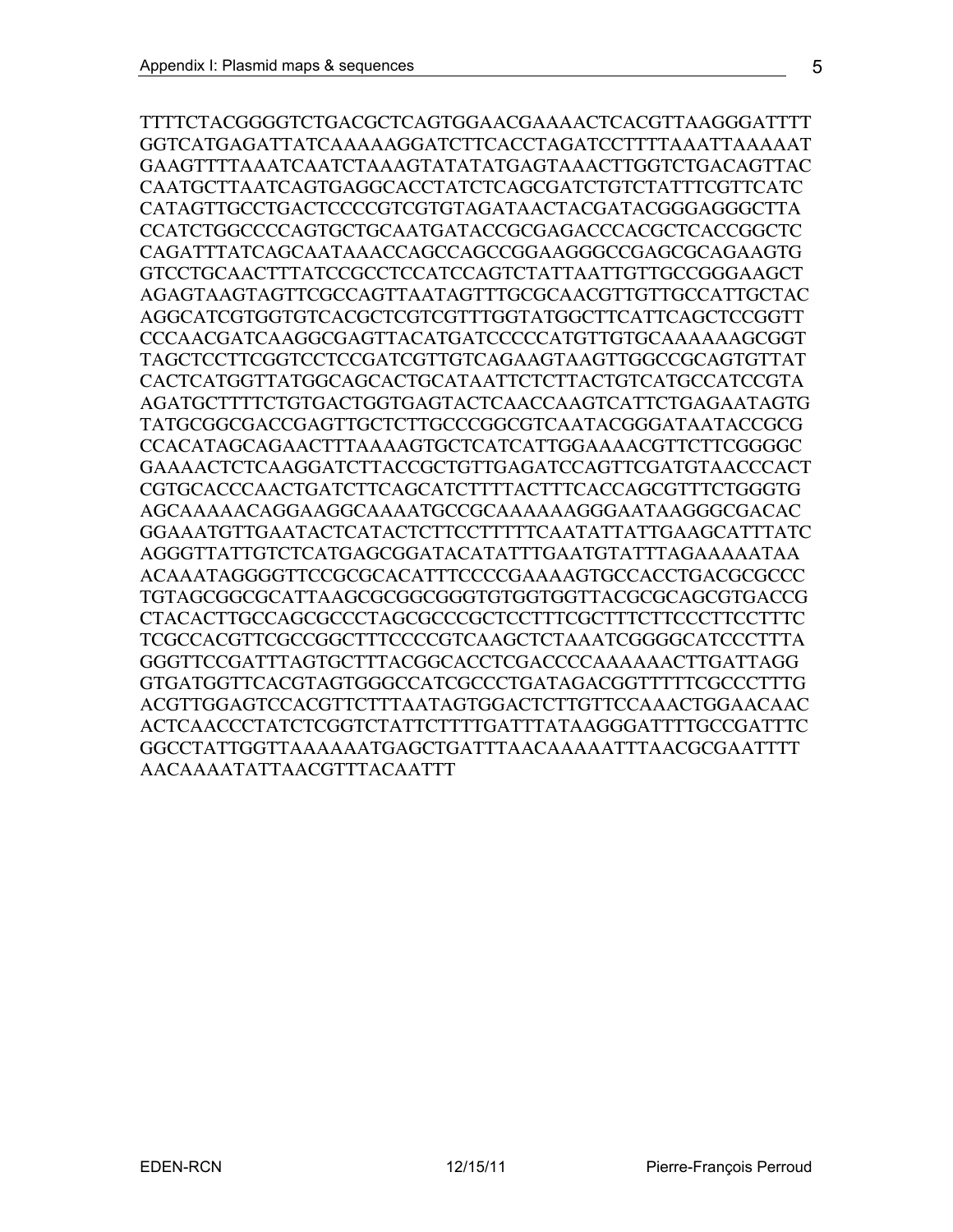

pTR40HRED is a vector targeting mCherry expression cassette and a hygomycin resistance cassette to the male sex chromosome of *Ceratodon purpureus.*

### >pTR40HRED

CCCATTCGCCATTCAGGCTGCGCAACTGTTGGGAAGGGCGATCGGTGCGGGC CTCTTCGCTATTACGCCAGCTGGCGAAAGGGGGATGTGCTGCAAGGCGATTA AGTTGGGTAACGCCAGGGTTTTCCCAGTCACGACGTTGTAAAACGACGGCCA GTGCCaagctaattaccctgttatccctaggcggaccgaagcttatttaaatGTTTGTTTAGTTGTGCTTGA TTTATGGAGTTGATTGTGGTTGTAGTCGCTAGTGTTGGCTGGAGGTTGTGGAA TTCTCTTGATGTCTGGATTGATAATCTTCTGCTAGATTGACTAATTGGTCTTCG ATGAATTCGTGCAGTACTTTTTTGGAGGTGCAATGAGCGTGTTCACTACACGG TCTCTGCTGCATGCTTTGGGTGTATCGCGAGGTCATTCTGCGTCGTCTTCTGTT GCTATCAACTGGGCCATTANNNCAGTGTTTATGGGTGTTTTCTTAACTCAGGA GTTTATGATTACTGAACCGATCTTCCCTTATTTTCGACTCCTTGTTTAGTACAG CTGTGTGTTTCAGTTGGGAGCTCAATTTTGAGCTGTTTCAGTCCTCGACGGTG CTTGATAGTTCATTTCCTCTGAGACAGGATGGGGCAGGGCGTATAGGAAAAA TGATTTTTGCTCGACACGGCAAGAAGTTCGATGTGGATCTAAAGCAGGTACT CTTACTTGTCTTTACCTCCTATGAACGGTATTCTGTCGTCTGGTTTGTAAACTT ACGCAATCTAGGGTTTTCCGTGCGCTTGAGGGAATGCAACATCACAAGTGAA GCTGAAGGGACTTGTTGGTTTGACAGTTGCGTTTCAAAGGAGCAATGTTGAT GCAATTAGGCGCAGGGGTGGAACTTGCTACCATGGTCGTGCCTCATTTCTTCT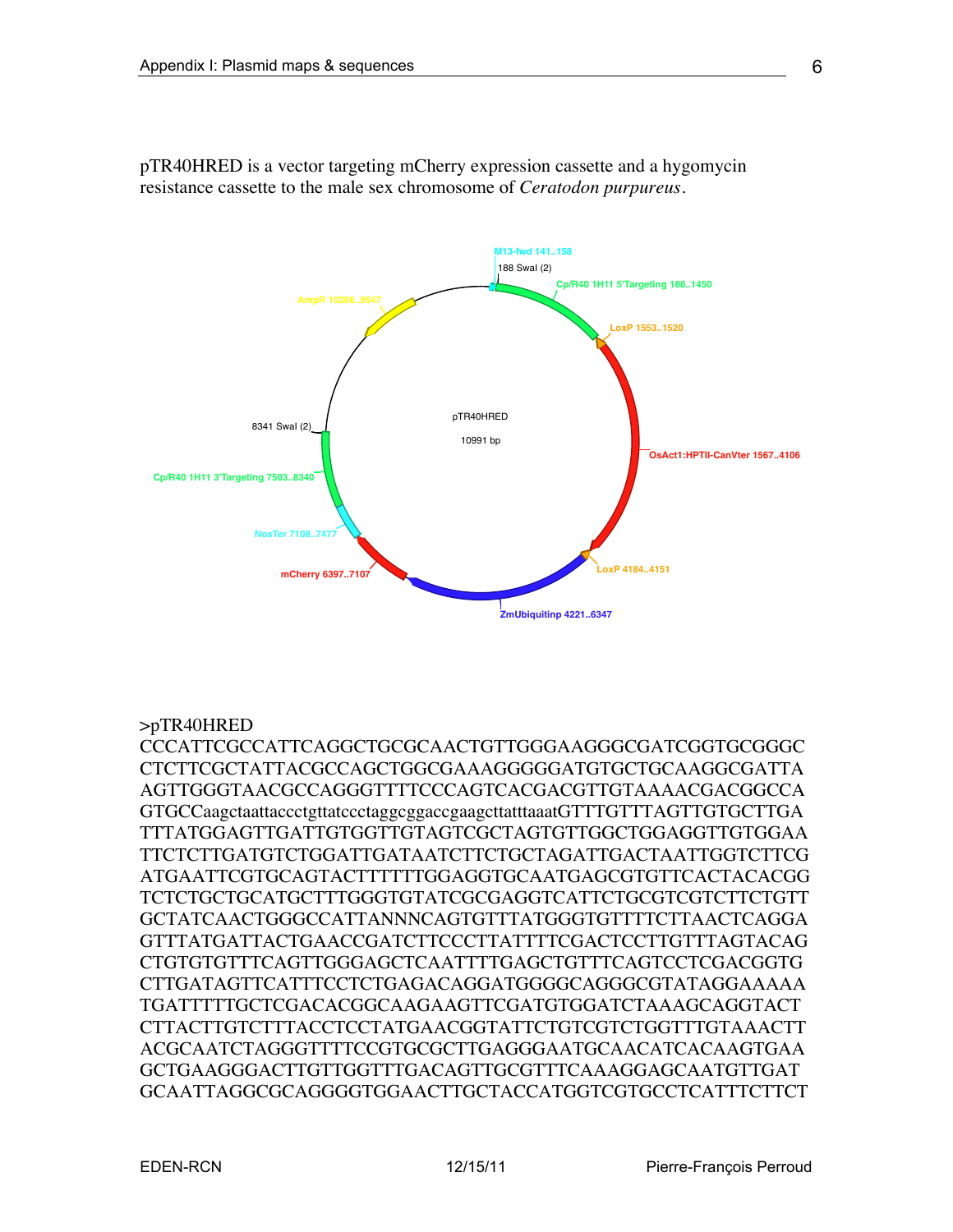TACCGCTGGCGTGCGCTGCCAATGTTGCCAAGGTATTTGGCAATGACTAGTAT TCGTCATCAATAACCGAGAATTTCATCTTCGGGTTCAACAAGGTTTTGAAATT TACTGTGGCCATGCGTGGTTTGCTAGAATGTTGCGGCGGTGACTTCATCGTCA ACCAGGGCTCCCATTTACAAGGCCTTCGCACGGCGAGAAAACATTGGTGATG TCACAGCTAAGGGAGAATGCATTAGTAATATTGCCGATCTGGTACGTATTGT ACTTCTATAAGAGCACTGGATAATGTTGAAGGGTGGCCTGCTCAGGATtctagag gatcccacgtgcccgggcgtttaaaccaattgttcgaacgtacgtcgcgaCTCGAGATAACTTCGTATAATG TATGCTATACGAAGTTATGGTACCgagctcGAATTCgaggtcattcatatgcttgagaagagagtcg ggatagtccaaaataaaacaaaggtaagattacctggtcaaaagtgaaaacatcagttaaaaggtggtataagtaaaatatcggt aataaaaggtggcccaaagtgaaatttactcttttctactattataaaaattgaggatgttttgtcggtactttgatacgtcatttttgtat gaattggtttttaagtttattcgcgatttggaaatgcatatctgtatttgagtcggtttttaagttcgttgcttttgtaaatacagagggattt gtataagaaatatctttaaaaaacccatatgctaatttgacataatttttgagaaaaatatatattcaggcgaattccacaatgaacaat aataagattaaaatagcttgcccccgttgcagcgatgggtattttttctagtaaaataaaagataaacttagactcaaaacatttacaa aaacaacccctaaagtcctaaagcccaaagtgctatgcacgatccatagcaagcccagcccaacccaacccaacccaaccca ccccagtgcagccaactggcaaatagtctccacccccggcactatcaccgtgagttgtccgcaccaccgcacgtctcgcagcc aaaaaaaaaaaaagaaagaaaaaaaagaaaaagaaaaacagcaggtgggtccgggtcgtgggggccggaaaagcgagga ggatcgcgagcagcgacgaggcccggccctccctccgcttccaaagaaacgccccccatcgccactatatacataccccccc ctctcctcccatccccccaaccctaccaccaccaccaccaccacctcctcccccctcgctgccggacgacgagctcctcccccc tccccctccgccgccgccggtaaccaccccgcccctctcctctttctttctccgttttttttttcgtctcggtctcgatctttggccttgg tagtttgggtgggcgagagcggcttcgtcgcccagatcggtgcgcgggaggggcgggatctcgcggctggcgtctccgggc gtgagtcggcccggatcctcgcggggaatggggctctcggatgtagatcttctttctttcttctttttgtggtagaatttgaatccctc agcattgttcatcggtagtttttcttttcatgatttgtgacaaatgcagcctcgtgcggagcttttttgtaggtagaccctgacgccgag gatatcgaattcctgcagcccgggggatccactagtATGAAAAAGCCTGAACTCACCGCGACGTCT GTCGAGAAGTTTCTGATCGAAAAGTTCGACAGCGTCTCCGACCTGATGCAGC TCTCGGAGGGCGAAGAATCTCGTGCTTTCAGCTTCGATGTAGGAGGGCGTGG ATATGTCCTGCGGGTAAATAGCTGCGCCGATGGTTTCTACAAAGATCGTTATG TTTATCGGCACTTTGCATCGGCCGCGCTCCCGATTCCGGAAGTGCTTGACATT GGGGAATTCAGCGAGAGCCTGACCTATTGCATCTCCCGCCGTGCACAGGGTG TCACGTTGCAAGACCTGCCTGAAACCGAACTGCCCGCTGTTCTGCAGCCGGT CGCGGAGGCCATGGATGCGATCGCTGCGGCCGATCTTAGCCAGACGAGCGGG TTCGGCCCATTCGGACCGCAAGGAATCGGTCAATACACTACATGGCGTGATT TCATATGCGCGATTGCTGATCCCCATGTGTATCACTGGCAAACTGTGATGGAC GACACCGTCAGTGCGTCCGTCGCGCAGGCTCTCGATGAGCTGATGCTTTGGG CCGAGGACTGCCCCGAAGTCCGGCACCTCGTGCACGCGGATTTCGGCTCCAA CAATGTCCTGACGGACAATGGCCGCATAACAGCGGTCATTGACTGGAGCGAG GCGATGTTCGGGGATTCCCAATACGAGGTCGCCAACATCTTCTTCTGGAGGC CGTGGTTGGCTTGTATGGAGCAGCAGACGCGCTACTTCGAGCGGAGGCATCC GGAGCTTGCAGGATCGCCGCGGCTCCGGGCGTATATGCTCCGCATTGGTCTT GACCAACTCTATCAGAGCTTGGTTGACGGCAATTTCGATGATGCAGCTTGGG CGCAGGGTCGATGCGACGCAATCGTCCGATCCGGAGCCGGGACTGTCGGGCG TACACAAATCGCCCGCAGAAGCGCGGCCGTCTGGACCGATGGCTGTGTAGAA GTACTCGCCGATAGTGGAAACCGACGCCCCAGCACTCGTCCGAGGGCAAAGG AATAGgcatgccgctgaaatcaccagtctctctctacaaatctatctctctctataataatgtgtgagtagttcccagataaggg aattagggttcttatagggtttcgctcatgtgttgagcatataagaaacccttagtatgtatttgtatttgtaaaatacttctatcaataaa atttctaattcctaaaaccaaaatccagtgggtaccgagctcgaattcaagctGaattcgcggccgcgggcccatatggcccacc ggtgggccggccAGATCTATAACTTCGTATAATGTATGCTATACGAAGTTATACTAG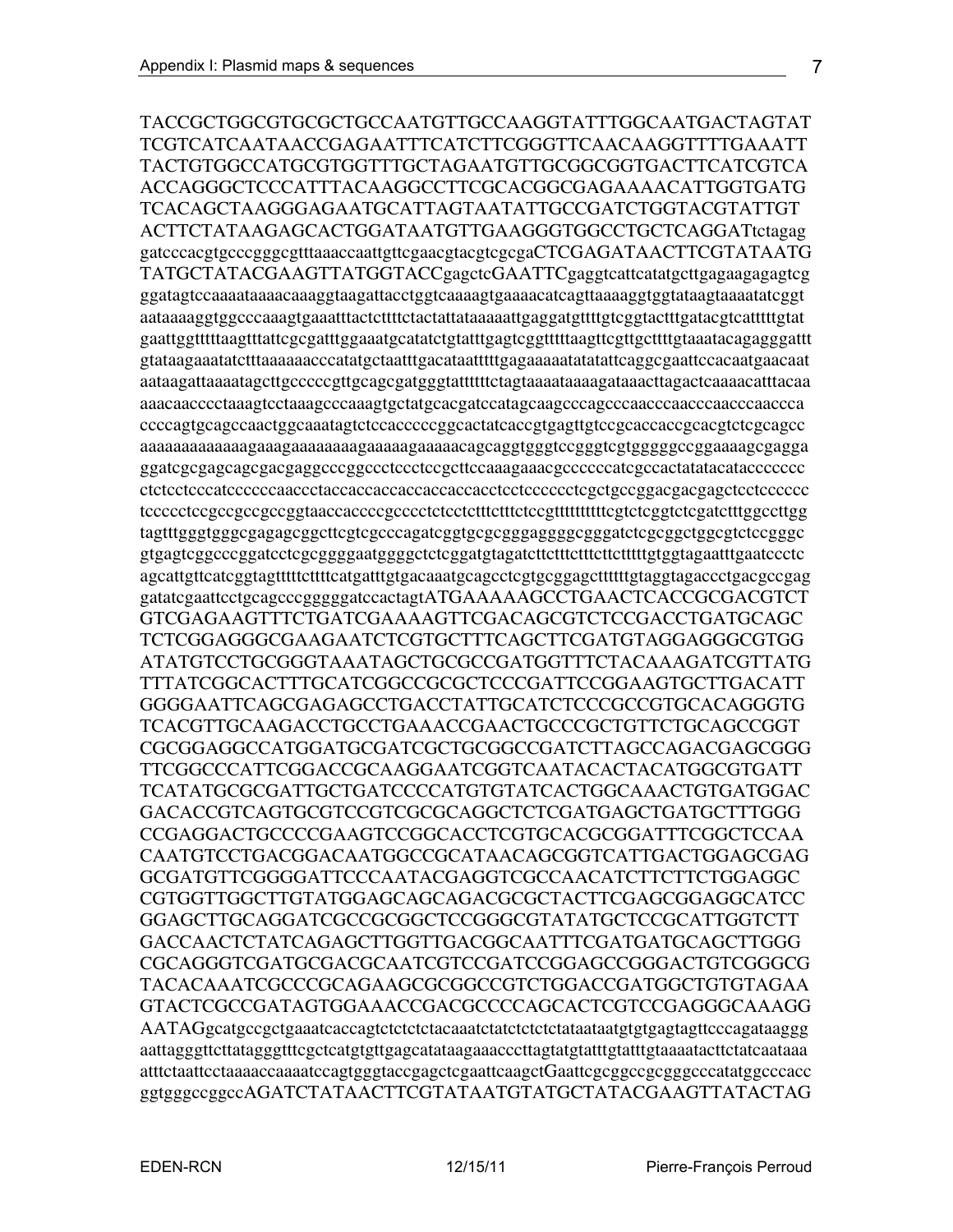TggcgccacgcgtgatatcatgcatgttaacatcgatccatgggcgcgccGAAGCATTTATCAGGGTTATT GTCTCATGAGCGGATACATATTTGAATGTATTTAGAAAAATAAACAAATAGG GGTTCCGCGCACATTTCCCCGAAAAGTGCCTAGAGATAATGAGCATTGCATG TCTAAGTTATAAAAAATTACCACATATTTTTTTTGTCACACTTGTTTGAAGTG CAGTTTATCTATCTTTATACATATATTTAAACTTTACTCTACGAATAATATAAT CTATAGTACTACAATAATATCAGTGTTTTAGAGAATCATATAAATGAACAGTT AGACATGGTCTAAAGGACAATTGAGTATTTTGACAACAGGACTCTACAGTTT TATCTTTTTAGTGTGCATGTGTTCTCCTTTTTTTTTGCAAATAGCTTCACCTAT ATAATACTTCATCCATTTTATTAGTACATCCATTTAGGGTTTAGGGTTAATGG TTTTTATAGACTAATTTTTTTAGTACATCTATTTTATTCTATTTTAGCCTCTAA ATTAAGAAAACTAAAACTCTATTTTAGTTTTTTTATTTAATAATTTAGATATA AAATAGAATAAAATAAAGTGACTAAAAATTAAACAAATACCCTTTAAGAAAT TAAAAAAACTAAGGAAACATTTTTCTTGTTTCGAGTAGATAATGCCAGCCTGT TAAACGCCGTCGACGAGTCTAACGGACACCAACCAGCGAACCAGCAGCGTC GCGTCGGGCCAAGCGAAGCAGACGGCACGGCATCTCTGTCGCTGCCTCTGGA CCCCTCTCGAGAGTTCCGCTCCACCGTTGGACTTGCTCCGCTGTCGGCATCCA GAAATTGCGTGGCGGAGCGGCAGACGTGAGCCGGCACGGCAGGCGGCCTCC TCCTCCTCTCACGGCACGGCAGCTACGGGGGATTCCTTTCCCACCGCTCCTTC GCTTTCCCTTCCTCGCCCGCCGTAATAAATAGACACCCCCTCCACACCCTCTT TCCCCAACCTCGTGTTGTTCGGAGCGCACACACACACAACCAGATCTCCCCC AAATCCACCCGTCGGCACCTCCGCTTCAAGGTACGCCGCTCGTCCTCCCCCCC CCCCCCTCTCTACCTTCTCTAGATCGGCGTTCCGGTCCATGGTTAGGGCCCGG TAGTTCTACTTCTGTTCATGTTTGTGTTAGATCCGTGTTTGTGTTAGATCCGTG CTGCTAGCGTTCGTACACGGATGCGACCTGTACGTCAGACACGTTCTGATTGC TAACTTGCCAGTGTTTCTCTTTGGGGAATCCTGGGATGGCTCTAGCCGTTCCG CAGACGGGATCGATTTCATGATTTTTTTTGTTTCGTTGCATAGGGTTTGGTTTG CCCTTTTCCTTTATTTCAATATATGCCGTGCACTTGTTTGTCGGGTCATCTTTT CATGCTTTTTTTTGTCTTGGTTGTGATGATGTGGTCTGGTTGGGCGGTCGTTCT AGATCGGAGTAGAATTaattCTGTTTCAAACTACCTGGTGGATTTATTAATTTTG GATCTGTATGTGTGTGCCATACATATTCATAGTTACGAATTGAAGATGATGGA TGGAAATATCGATCTAGGATAGGTATACATGTTGATGCGGGTTTTACTGATGC ATATACAGAGATGCTTTTTGTTCGCTTGGTTGTGATGATGTGGTGTGGTTGGG CGGTCGTTCATTCGTTCTAGATCGGAGTAGAATACTGTTTCAAACTACCTGGT GTATTTATTAATTTTGGAACTGTATGTGTGTGTCATACATCTTCATAGTTACG AGTTTAAGATGGATGGAAATATCGATCTAGGATAGGTATACATGTTGATGTG GGTTTTACTGATGCATATACATGATGGCATATGCAGCATCTATTCATATGCTC TAACCTTGAGTACCTATCTATTATAATAAACAAGTATGTTTTATAATTATTTT GATCTTGATATACTTGGATGATGGCATATGCAGCAGCTATATGTGGATTTTTT TAGCCCTGCCTTCATACGCTATTTATTTGCTTGGTACTGTTTCTTTTGTCGATG CTCACCCTGTTGTTTGGTGTTACTTCTGCGCCAGTGCCAAGTTAATTCGAGCT CCACCGCGGTGGCGGCCGCTCTAGAACTAGTGGATCCCCCgtaATCACAAGTTT GTACAAAAAAGCAGGCTCCGAATTCGCCCTTCaCCatggtgagcaagggcgaggagctgttca ccggggtggtgcccatcctggtcgagctggacggcgacgtaaacggccacaagttcagcgtgtccggcgagggcgagggc gatgccacctacggcaagctgaccctgaagttcatctgcaccaccggcaagctgcccgtgccctggcccaccctcgtgaccac cttcacctacggcgtgcagtgcttcagccgctaccccgaccacatgaagcagcacgacttcttcaagtccgccatgcccgaagg ctacgtccaggagcgcaccatcttcttcaaggacgacggcaactacaagacccgcgccgaggtgaagttcgagggcgacacc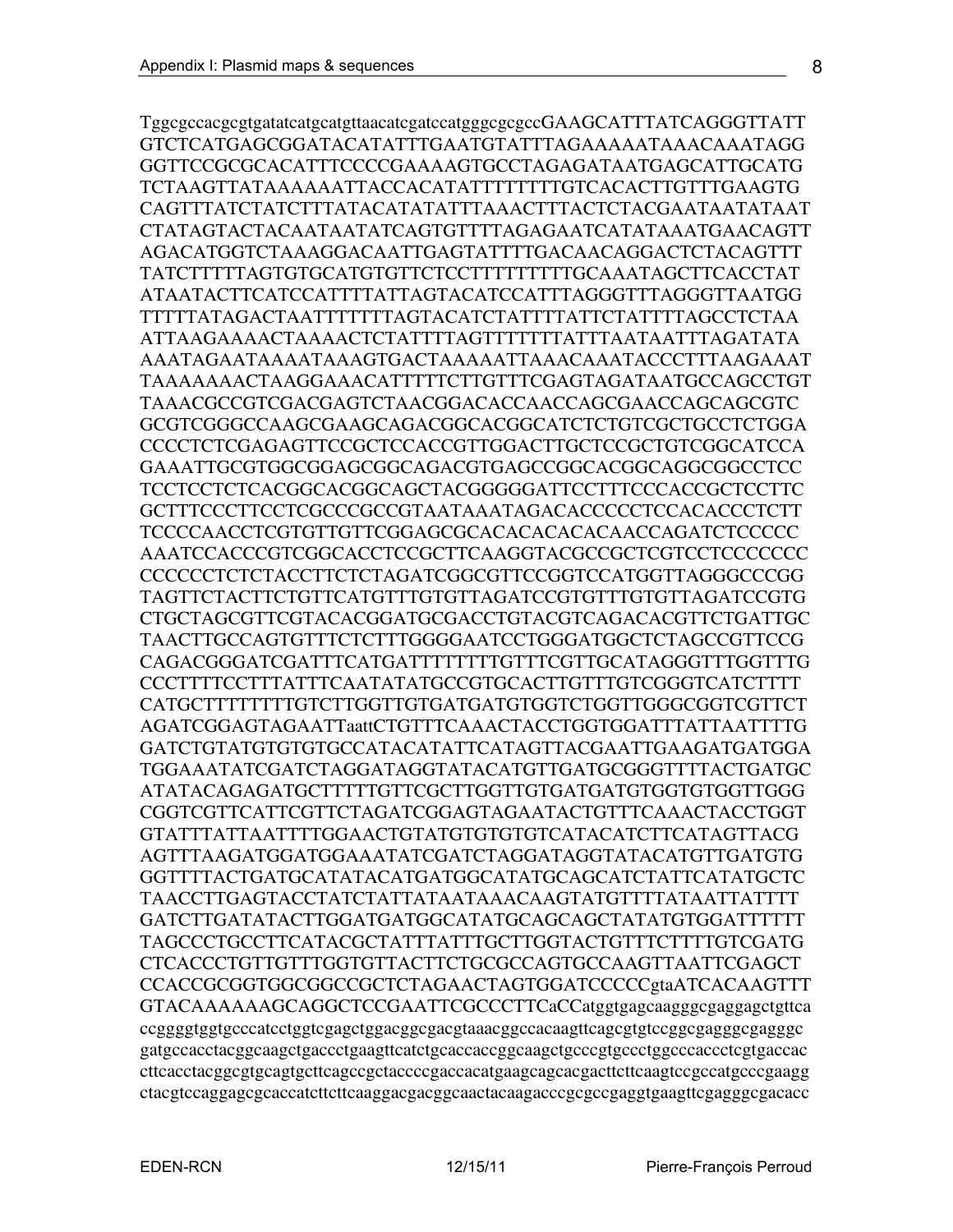ctggtgaaccgcatcgagctgaagggcatcgacttcaaggaggacggcaacatcctggggcacaagctggagtacaactaca acagccacaacgtctatatcatggccgacaagcagaagaacggcatcaaggtgaacttcaagatccgccacaacatcgagga cggcagcgtgcagctcgccgaccactaccagcagaacacccccatcggcgacggccccgtgctgctgcccgacaaccacta cctgagcacccagtccgccctgagcaaagaccccaacgagaagcgcgatcacatggtcctgctggagttcgtgaccgccgcc gggatcactctcggcatggacgagctgtacaagtaaAAGGGCGAATTCGACCCAGCTTTCTTGTAC AAAGTGGTGtacGGGCTGCAGGAATTCGATATCAAGCTTATCGATACCGTCGA CCTCGAGGGGGGGCCCGGTACCCCTACTCCAAGATCGTTCAAACATTTGGCA ATAAAGTTTCTTAAGATTGAATCCTGTTGCCGGTCTTGCGATGATTATCATAT AATTTCTGTTGAATTACGTTAAGCATGTAATAATTAACATGTAATGCATGACG TTATTTATGAGATGGGTTTTTATGATTAGAGTCCCGCAATTATACATTTAATA CGCGATAGAAAACAAAATATAGCGCGCAAACTAGGATAAATTATCGCGCGC GGTGTCATCTATGTTACTAGATCGGggcgcgccAATACGACACAGTGGCTGTGTT GAGGGTTTTTGAGATACTTCCTTTGTATGTAATGATAATGACACTCTTTTAAG GTAGTGTTTTTAAGTTTGATTTTAGACCTCAATTATATTAGTATCTTTATTTAC TCGAGTATTAAGATTGTCAGCGTTCTCTTGTCCAGGTTCTCGAGTTGCACAAG CGTTCTCCAATCCAAGAGAGTTTTTGAATACGCAAGAGCAATTTCAGGTATTC TAGTAGTTCGTCTGTACTAATTAACATTAGATAACCTAAGTAGATGACTTAAT TGGCCCAGGTTGTTGCTGCATGTTAAAGTATATACAAGCTACTTCTATATTCA TATTGGTCCAGTCACATGTTTCTAATTTCAAAAATATGTTGACCAATGAAACG AACTGTGTAAGTCAATTACAATGATGATCAATGAAACGAACTGTGTAAGTCA ATTACGGAAGTTCTAATTGACTCTACTGGTACGGTGGATACAGAAAGAGAAC TATCTTGTGACATATAGACCAAACAAAAGGCGTGCGTATGTTGTGATTAAGG AATCTGCCACCTCTGACGATGTAGTTCGAGCTACCTTCCAGGTGATATTCACT TCCCGTTTGCGCATCGTTTGATTCAGTAGTTTTATCTGTCGTTCTAGTGCAGCG AAGGAAATTCCATAGAAGCACATGTTTACGGATACATTGCTGTACTTGGGAG TCTTCATTTCAGGTTTAGTTTTGGAGGACAATATGTTGAAGACGCGTACTGTA AGTGGCTAAGGATTTCTTTCGTTAAATTAATTCTTTCGTTATGTGGATTTGCA GGCACACGTGATGCTGCACATGTTGCGCGAATTAGAGGGAACACTTTCAAGC AGCAACATCGAGGCTGCTGTAGCAGAGAGCTCTAAATGCACTCATGCTTTAT ATGATGATTTCAAACAACTGGCGAACTCTAAGGTATGCTAATATCGTATAAG TATCTGGACCAAGCATCACTATCATCCTTTTGTAAAGAACTTTTAACCACATT GATCTGCAATGTTCTAGTGGTGAACGTTGTGCCTGAATTGCATTGAGTGCATG TTTCTAATTCGTCCATCTGCTTGTAGGGTTGGATGATGGGAGAAACTCTACTT AACCCTGGAGATTCAAGACTCTGTGTTTGACACAATTTTGTAGTTCAGAAATT TTTCCACTCATTATTAGAACCTTCCCTCACAATTTTAGATGTACCAACTAGTA TACCTCTAGTTTTTCTTCACCTGTCTTCGATGTAAGCAGTTGCTGTGGTAatttaaa ttCCCTATAGTGAGTCGTATTAAATTCGTAATCATGTCATAGCTGTTTCCTGTGT GAAATTGTTATCCGCTCACAATTCCACACAACATACGAGCCGGAAGCATAAA GTGTAAAGCCTGGGGTGCCTAATGAGTGAGCTAACTCACATTAATTGCGTTG CGCTCACTGCCCGCTTTCCAGTCGGGAAACCTGTCGTGCCAGCTGCATTAATG AATCGGCCAACGCGCGGGGAGAGGCGGTTTGCGTATTGGGCGCTCTTCCGCT TCCTCGCTCACTGACTCGCTGCGCTCGGTCGTTCGGCTGCGGCGAGCGGTATC AGCTCACTCAAAGGCGGTAATACGGTTATCCACAGAATCAGGGGATAACGCA GGAAAGAACATGTGAGCAAAAGGCCAGCAAAAGGCCAGGAACCGTAAAAA GGCCGCGTTGCTGGCGTTTTTCCATAGGCTCCGCCCCCCTGACGAGCATCACA AAAATCGACGCTCAAGTCAGAGGTGGCGAAACCCGACAGGACTATAAAGAT